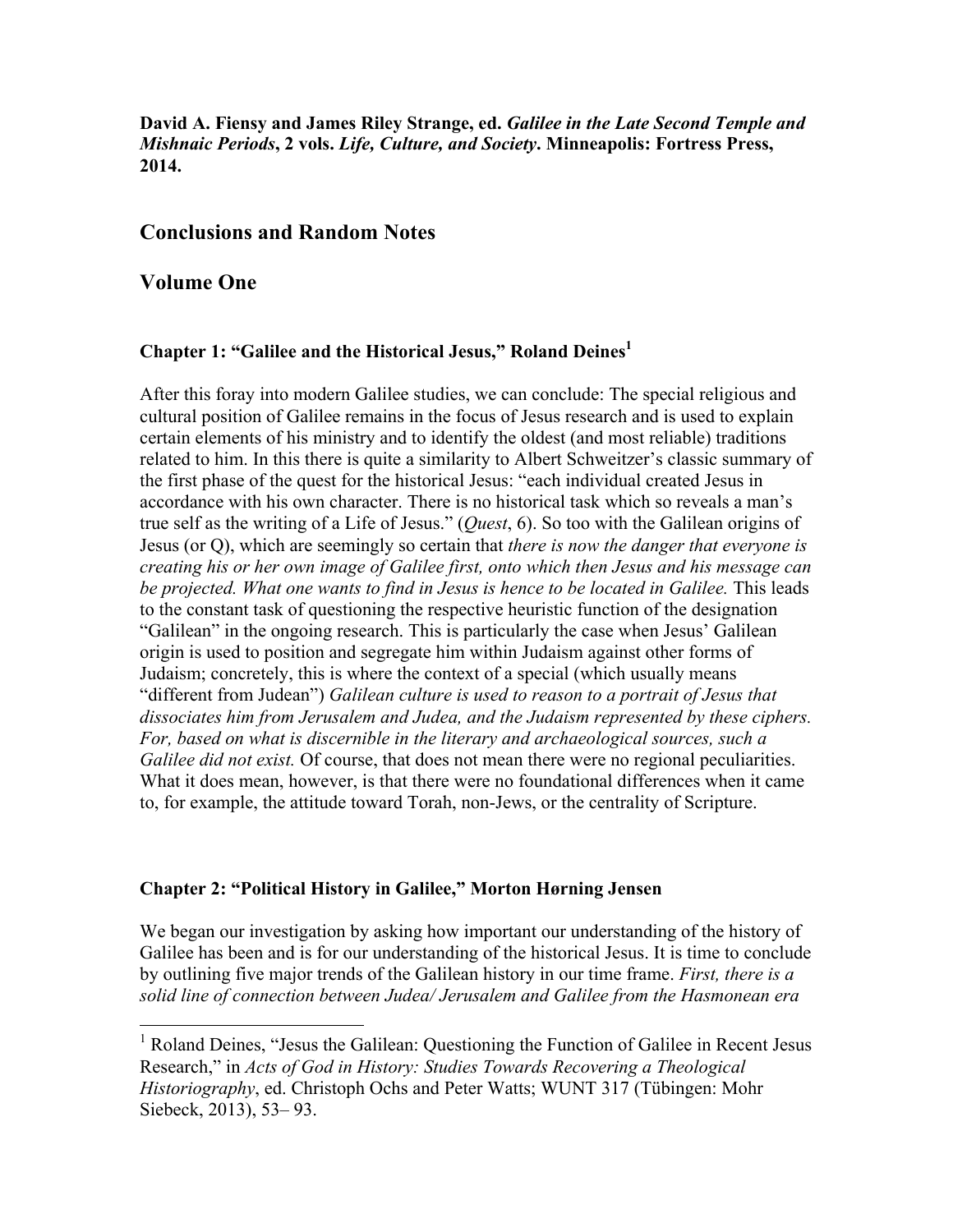*onward.* The Hasmonean policy incorporated a mixture of military campaigns, migration, and building activity. Of course, Galilee was inhabited by non-Jews before the Hasmonean takeover, and it is likely that some of them converted to Judaism. But the increase in settlements was probably due to the influx of settlers from the south. This also explains why *there is no notion of mixed cities in our sources from the first century in Galilee proper. It was considered Jewish heartland.* Second, during the several power transitions Galilee did experience a number of battles and destructions. This is the case not least during the years of unrest following Pompey's conquest in 63 BCE until Herod's final victory in 37BCE, after Herod's death in 4BCE, and later during the war of 66– 70, with a number of battles and internal attacks from 66 to 67 CE. However, measured against Judea and Jerusalem, Galilee got off easy, even though there were long periods of unrest in between. *The picture of Galilee being caught in a spiral of violence with ever-growing tension and episodes from Pompey through the Herodians to the*  rebellion against Rome conflates the evidence in a reductionistic manner. Third, the most important ruler of Galilee was Herod Antipas. He was allotted Galilee after the death of his father, and his arrival at Sepphoris in effect gave Galilee its first kingly ruler since the old Israelite dynasty. While Herod the Great disregarded Galilee— maybe even purposely so, remembering the fierce resistance he had met there in his early years— Antipas launched a number of building campaigns, most notably at Sepphoris and Tiberias. For this reason, Antipas has been described as the main provocation behind the emergence of social protest movements such as those of John the Baptist and Jesus of Nazareth. However, a close investigation of the sources reveals another story. Archaeological material testifies that Galilee flourished in this period, with new settlements being founded on more remote and less defensible plots of land, while old towns grew in size and activity. Compared to his father, Antipas was much less of a builder, and the deteriorating effect he could have had on the Galilean economy was therefore also all the more limited. Fourth, our investigation of Josephus's description of the events in Galilee during the great war falls in line with this. Galilee was not the center of the revolt, and much energy was spent on internal fighting and positioning and not on a united front against Rome. Finally, Galilee evolved into the very center of Judaism after the Bar Kokhba revolt. The rabbinic council was moved to Galilee, with major stops at Beth She'arim, Sepphoris, and Tiberias, and it was in Galilee that the two major writings of the rabbinic era were produced: the Mishnah and the Palestinian Talmud.

### **Chapter 3: "Religious Practices and Religious Movements in Galilee: 100 BCE-200 CE," Roland Deines**

The history of Galilee in the three centuries between 100BCEand 200CEis marked by a history of conquest, settlement, wars, and refugees, all of which had their origin in Judean affairs. The religious profile of the territory is therefore largely oriented toward Jerusalem. At least some of the first Judean settlers brought with them the specific reasons why they left Jerusalem for good or ill, and Galilee allowed them to cultivate and intensify their attitude toward Jerusalem and her rulers. This might be one of the reasons why Galileans appear sometimes as rather uncompromising and fanatical in the sources.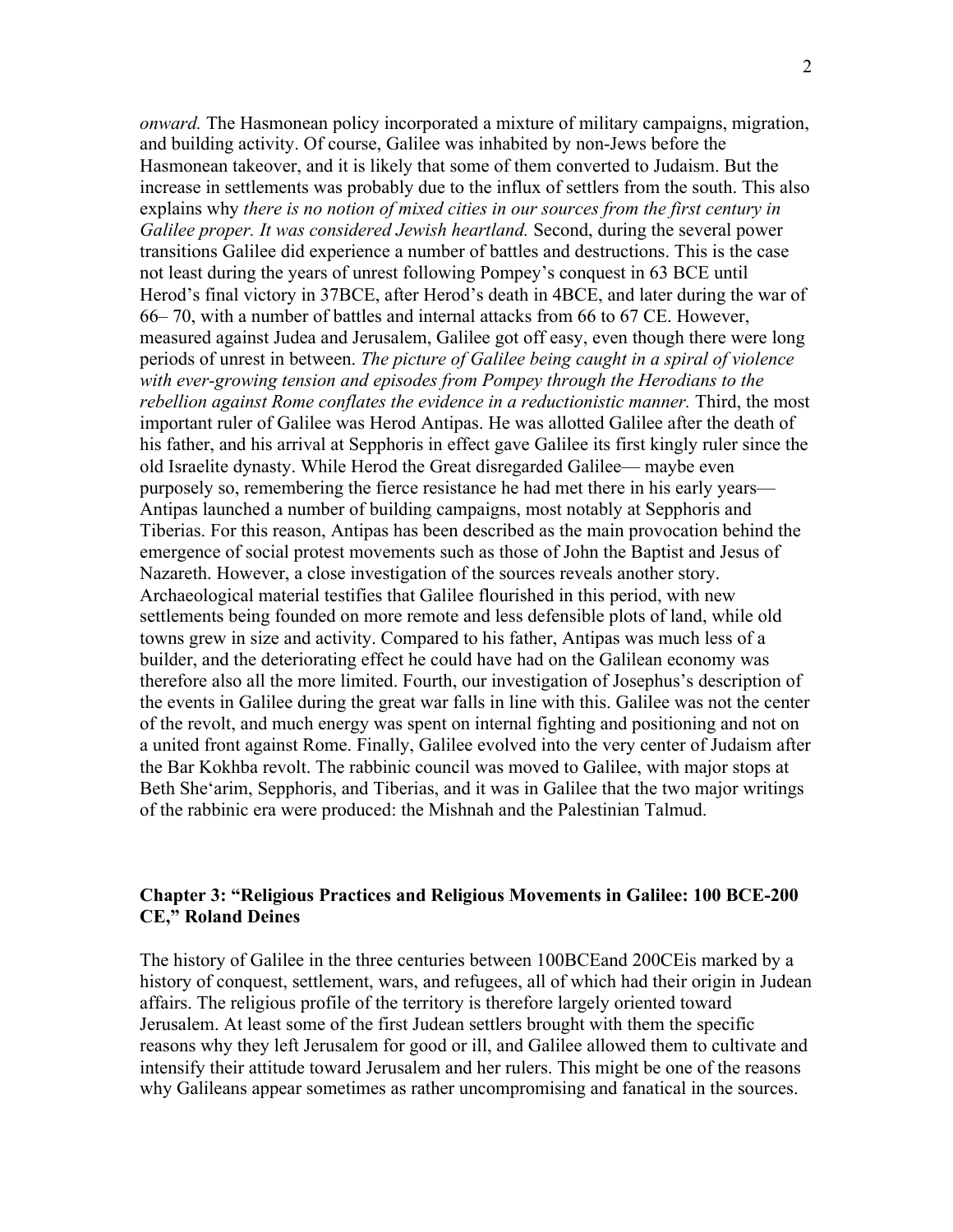A large number of important figures of Jewish history spent some time in Galilee and left their mark, including Alexander Jannaeus, Ezekias the bandit, Herod and his heirs, Judas the Galilean and the Pharisee Zaddok, Jesus, Peter, Yohanan ben Zakkai, Ḥanina ben Dosa, Josephus, Jacob of Sikhnaya, and Rabbi Judah the Prince. They all represent religious traditions that influenced larger or smaller segments of the inhabitants of Galilee. What they have in common, despite all obvious differences, is loyalty to the God of Israel and the covenant he made with their forefathers. Whatever they tried to achieve religiously was guided by God's revelation to them. After the loss of Jerusalem and the temple, the Jewish Scriptures became the new focus. And because of this, the Promised Land and the place Israel's God had chosen "to put his name there" (Deut. 12: 5) could never be forgotten.

### **Chapter 4: "The Ethnicities of the Galileans" Mark A. Chancey**

If ethnicity is defined broadly in terms of a sense of shared ancestry, common cultural heritage, and group identity, then the ethnicity of most Galileans in the late Second Temple and early Mishnaic periods was Jewish. Indeed, the past twenty-five years of archaeological and biblical scholarship attest to a growing consensus that "Galilee of the Gentiles" (Isa. 8: 31; 9: 1; Matt. 4: 14-15) was anything but a pagan region at the beginning of the Common Era.<sup>2</sup> At numerous sites, archaeologists have discovered ample evidence of distinctively Jewish practices, finds that corroborate the depictions of Galilee as predominantly Jewish in the writings of Josephus, rabbinic texts, and the Gospels.

By the early first century BCE, however, the shift of Galilee to the Hasmoneans was clearly under way. During his reign (103– 76 BCE), Alexander Jannaeus expanded Hasmonean territory to its maximum extent, and it is precisely at this time that marked changes become noticeable in Galilean material culture. Coins of Alexander Jannaeus begin appearing at strata from this period and are common finds well into the Roman period. At sites such as Jotapata and Meiron, the transition from Seleucid to Hasmonean coinage, as indicated by the dates of the coins, is particularly striking.Throughout Galilee, many older sites were abandoned and new sites established . . . Dramatic shifts in settlement patterns are accompanied by notable changes in the ceramic profile. . . The pagans who lived there prior to the Hasmonean annexation were descended primarily from settlers who had arrived during the Persian, Ptolemaic, or Seleucid periods. The evidence cited above demonstrates that many, probably most, of these pagan inhabitants left the region. Who were the new inhabitants? The available evidence— the settlement history reviewed above and the artifacts discussed below— *overwhelmingly suggests that they were Jews arriving from Hasmonean Judea.* These new settlers from the south were thus the primary ancestors of Jews in first-centuryCEGalilee. While Galilean Jews may

 $\overline{\phantom{a}}$ 

<sup>2</sup> See Mark A. Chancey, *The Myth of a Gentile Galilee*. SNTSMS 118; Cambridge: Cambridge University Press, 2002, 170– 74. David A. Fiensy (2014-10-01). Galilee in the Late Second Temple and Mishnaic Periods: Life, Culture, and Society: 1 (Kindle Locations 3720-3721). Fortress Press. Kindle Edition.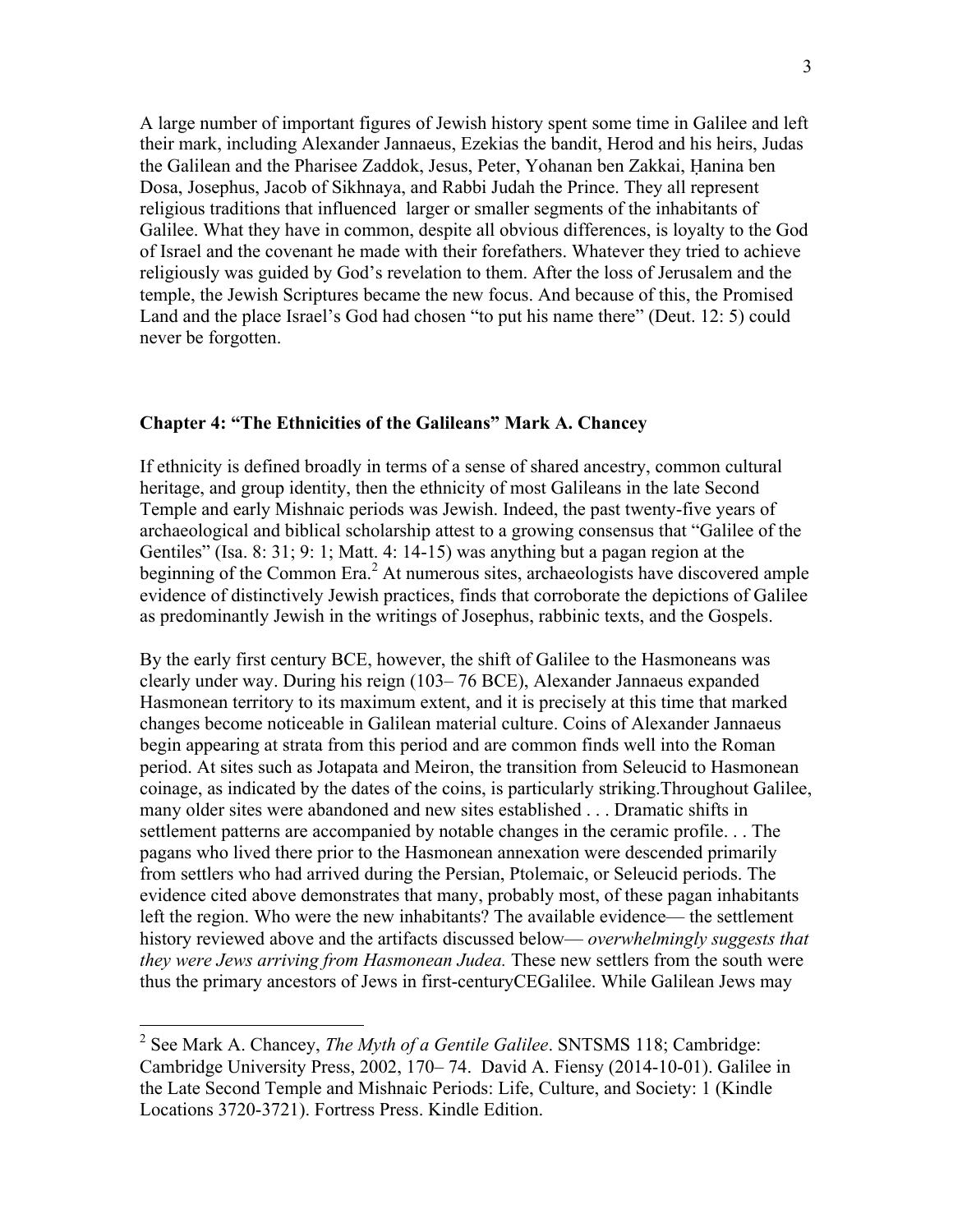have had their own regional customs, in terms of ancestry, cultural orientation, and group identity they shared a common identity with Judean Jews. Additional Jews from Judea would join them by moving north after each of the two failed revolts against Rome. These facts have tremendous implications for how we understand the ethnic identities of Galileans at the beginning of the Common Era. Before archaeological investigation of the region, it was understandable for scholars to argue variously that Galilean Jews lived alongside numerous gentiles from a variety of backgrounds, that they were largely descendants of pagans forcibly converted by the Hasmoneans, or that they were mostly descendants of ancient Israelites from the northern kingdom. But the sharp changes in settlement patterns documented by archaeologists now make these positions difficult to maintain. . . . Translation issues aside, it now seems clear that Galileans by and large were Judeans in terms of identity, ancestry, and cultural orientation if not current place of habitation or shared political governance.

Summary: Shared culture between Judean and Galilean Jews is evidence by ritual baths (*mikva'ot*), stone vessels, and a drastic reduction in imported pottery in favor of local wares. Herodian lamps are imported from Judea to Galilee. Ossuary burials (Ossilegium) that became ubiquitous in Judea during the reign of Herod the Great, became common in Galilee as well.

#### **Chapter 5: "The Synagogues of Galilee," Lee I. Levine**

Literary evidence for synagogues is passing and assumed: Tiberius, Dor, Caesarea (Josephus) and Nazareth, Capernaum, and Jerusalem (Gospels). Solid archaeological evidence for the first-century synagogue is attested at eight sites in Judea: Masada, Herodium, Jerusalem (the Theodotos inscription from the City of David), Qiryat Sefer, and Modi'in (both in western Judea), with a possible additional site at Ḥorvat 'Etri, south of Bet Shemesh. In the Galilee, it is found at Gamla, Migdal, and quite probably Khirbet Qana, with considerably less certain remains from Capernaum, Chorazin, and at a second site in Migdal.

### **Chapter 6: "Notable Galilean Persons," Thomas Scott Caulley**

Thirteen of the most notable persons from Galilee: Hezekiah (Ezekias) the Bandit (46 BCE) Judas son of Hezekiah (4 BCE) Judas the Galilean (6 CE) founder of "Fourth Philosophy" (Josephus) Honi (Onias) the Circle-Drawer (1<sup>st</sup> century CE) (*Antiquities* 14:22-23. Hanina ben Dosa  $(1<sup>st</sup>$  century CE) Antipas (ruled 4 BCE-39 CE) Agrippa I (11 BCE-44 CE) Agrippa II (b. 27, d. 93? CE)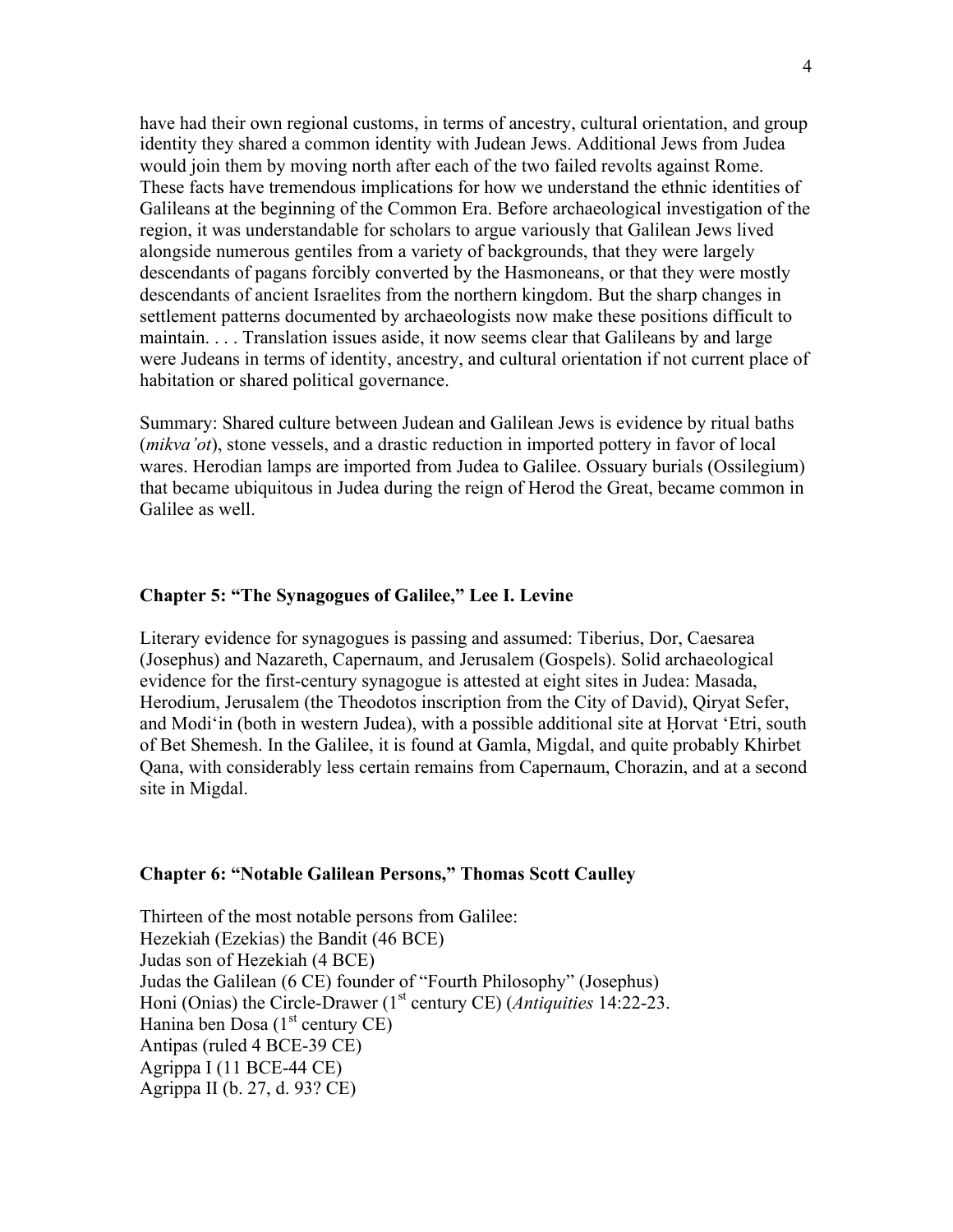Bernice/Berenice (b. 28 CE, d. after 81 CE) John of Gischala/Yochanan ben Levi (1stCE; priestly Hasmonean) Justin of Tiberius  $(1<sup>st</sup>$  century CE) Menahem  $(1<sup>st</sup> century CE, son of Judas the Galilean)$ 

# **Chapter 8: "The Galilean Village in the Late Second Temple and Mishnaic Periods," David A. Fiensy**



*Nazareth, by Balage Balogh* 

The two Greek terms that, in the main, are found in Josephus and the Gospels πόλις/*polis*, usually translated "city," and κώµη/*kome* usually translated "village."

The population of first-century Galilee at 175,000 persons, and if we calculate the populations of the two cities, Sepphoris and Tiberias, at around 10,000 persons each, then that leaves between 135,000 and 160,000 persons living in villages and towns in both Upper and Lower Galilee spread among the 204 towns and villages if we are to accept Josephus (*Life* 235).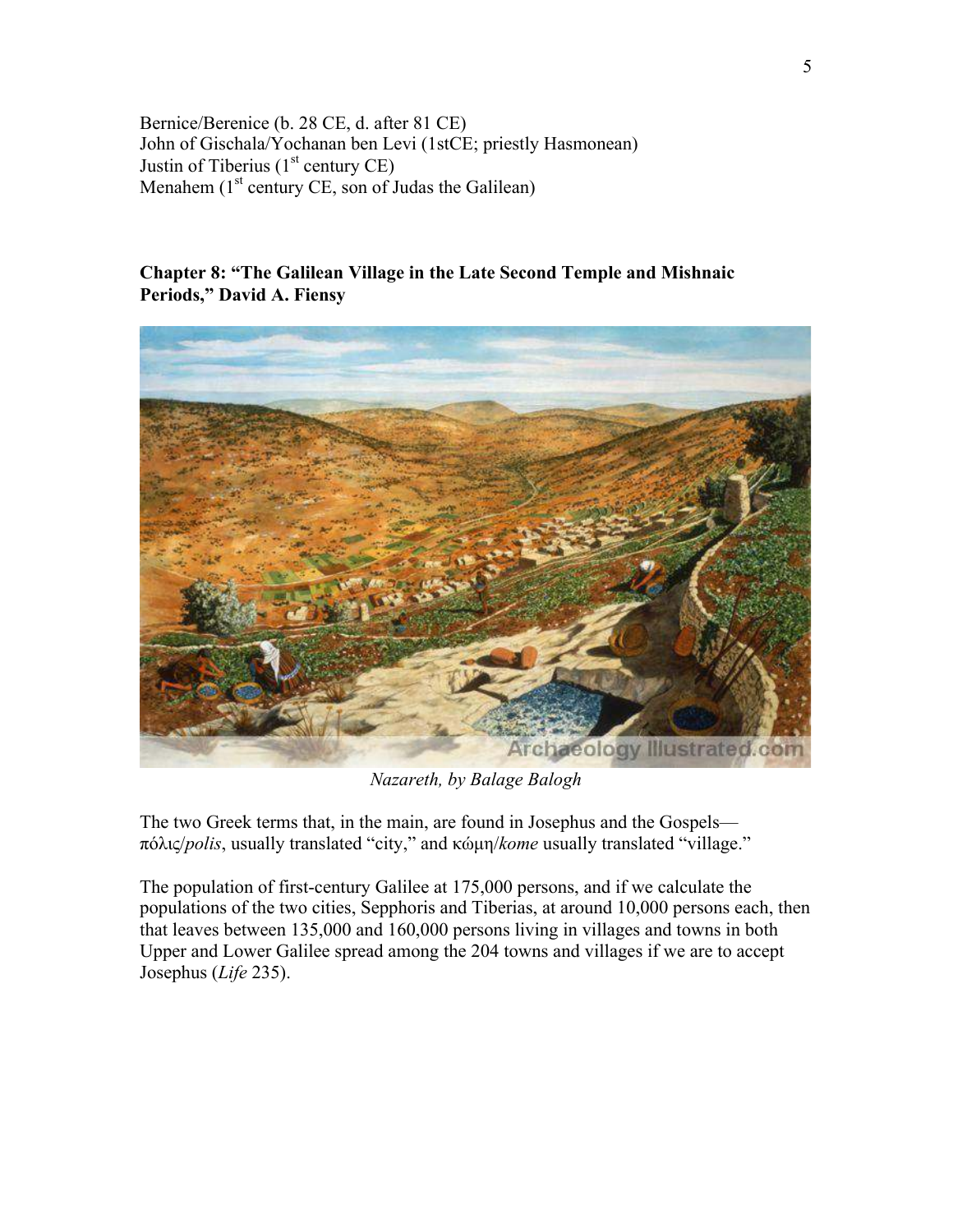

*Tiberius by Balage Balogh* 

The three most common usages in the rabbinic literature with their possible Greek equivalents and est. populations: the כרך/ πόλις (*kerak* over 6000), the עיר/ κώµη (*' ir*  2000+), and the <sup>-</sup>κώμη (*kaphar* under 2000). They could number 2.5 to 30 acres. Nazareth, Cana, Capernaum, and Yodefat were perhaps 10 acres whereas Sepphoris (below in drawing by Balage Balogh) was over 100 acres with perhaps 150-200 people per acre.

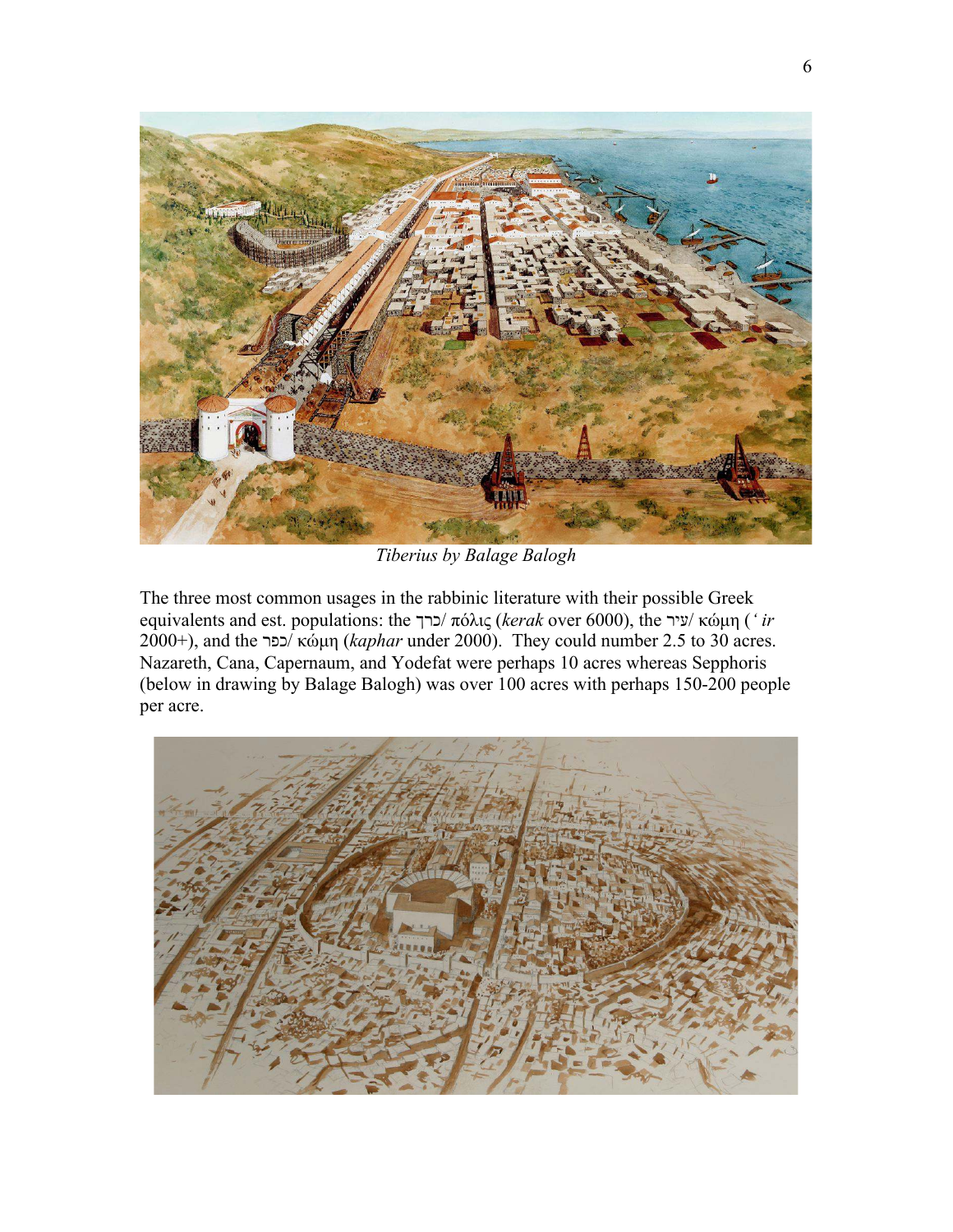

*Capernaum, by Balage Balogh (Archaeologyillustrated.com)* 

Houses were build of unhewn fieldstones, with mud, brush, and plaster, wood (doors and roofs), earth floors, unpaved streets, latrines outside the village. Towns grew haphazardly, no street plans. Gaps could become public areas. The walls of the houses formed a kind of wall or perimeter. Synagogue, some public buildings, cisterns, ritual baths, cemetery. Agrarian based but with ceramic, stone vessels, and ossuary production, dyeing, olives, weaving, wine and oil presses, grain grinding. Residents could mix agriculture with a skilled craft.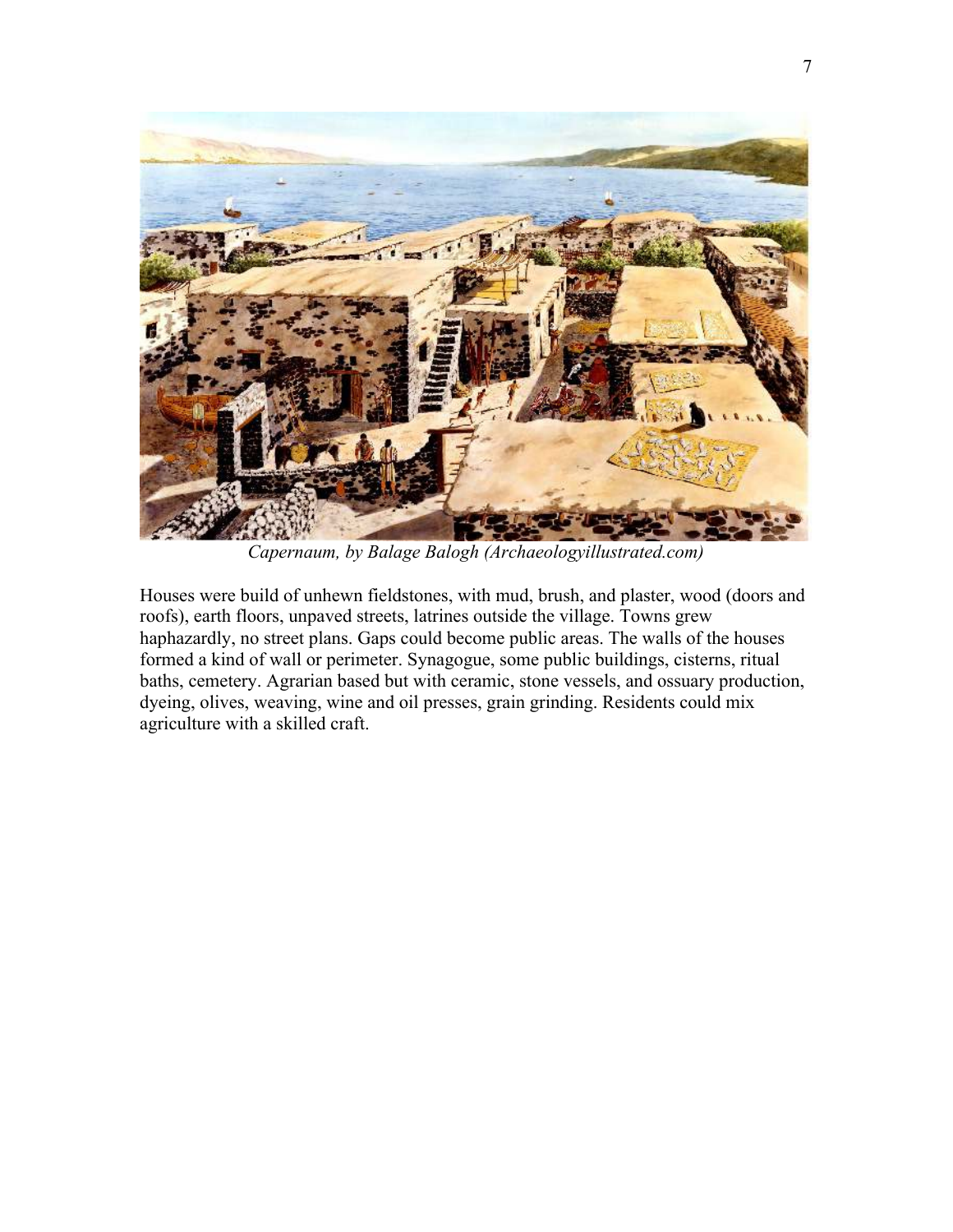

*Capernaum in 1979 before the Flying Saucer "Cathedral" was built over Peter's House*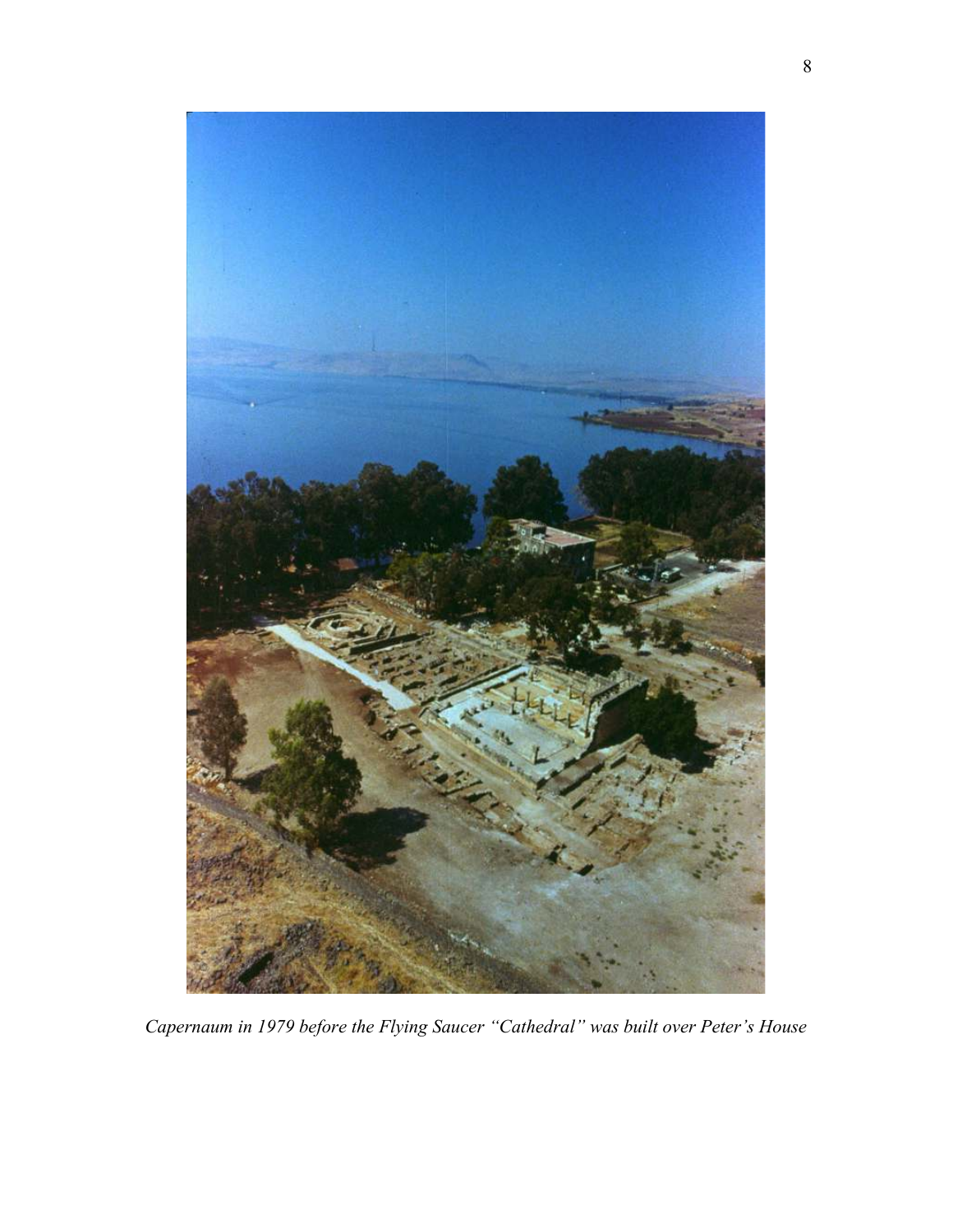If the reader had lived in Lower Galilee in the first century CE, chances are he or she would have lived in a village of fewer than 2,000 inhabitants. The village would have consisted mostly of simply made houses, haphazardly planned, unpaved streets, perhaps a public building or two, and a few open areas used on market day or by nomadic persons for pitching their tents. If the reader was fortunate enough to have lived in one of the two cities, he or she would have known wide thoroughfares, impressive architecture, and various forms of entertainment. If the reader had lived in a village, he or she would probably have been engaged in agriculture, but certain kinds of industry would also not have been out of the question.

#### **Chapter 9: "Household Judaism," Andrea M. Berlin**

The new population group that moved into the Lower Galilee during Hasmonean times can simply be called *Ioudaioi* or "northern Jews/Judeans." The social and cultural identity of south and north were identical—especially in terms of "Household Judaism," with knife-pared lamps jars, cooking vessels, and dishes made of local clays, but in an identical "purposely simple" uniform style. Upper Galilee continued to exhibit some imported "coastal products" but Lower Galilee seems amazingly utilitarian and uniform. Other innovations are *mikva'ot* and cave/ossuary burials, village synagogues, as well as stone vessels, locally made (there was a stone vessel workshop at Reina just north of Nazareth). These served ritual purity purposes but they are so ubiquitous they might also reflect a sense of pride and solidarity with the Land.

# **Chapter 10: "The Galilean House in the Late Second Temple and Mishnaic Periods," David A. Fiensy**

A "house" in this period included the rooms under roofs, an open-air courtyard, and subterranean silos and animal stalls. There were also *insula* houses where several families shared a common courtyard. A typical house was for five-seven people (15-20 sq m), perhaps with an upper room or side room. Mats were rolled out for sleeping. The family sat on the floor at meals.

### **Chapter 11: "Mortality, Morbidity, and Economics in Jesus' Galilee," Jonathan L. Reed**

On the issue of Antipas's urbanization, it is clear that a much more nuanced discussion of the socioeconomic impact of Sepphoris and Tiberias is necessary in light of demographic insights. On the one hand, it bears stressing that Galilee's population growth and construction of cities in the Early Roman period are not themselves evidence of an overall Galilean prosperity. In fact, overall population growth, newly built cities,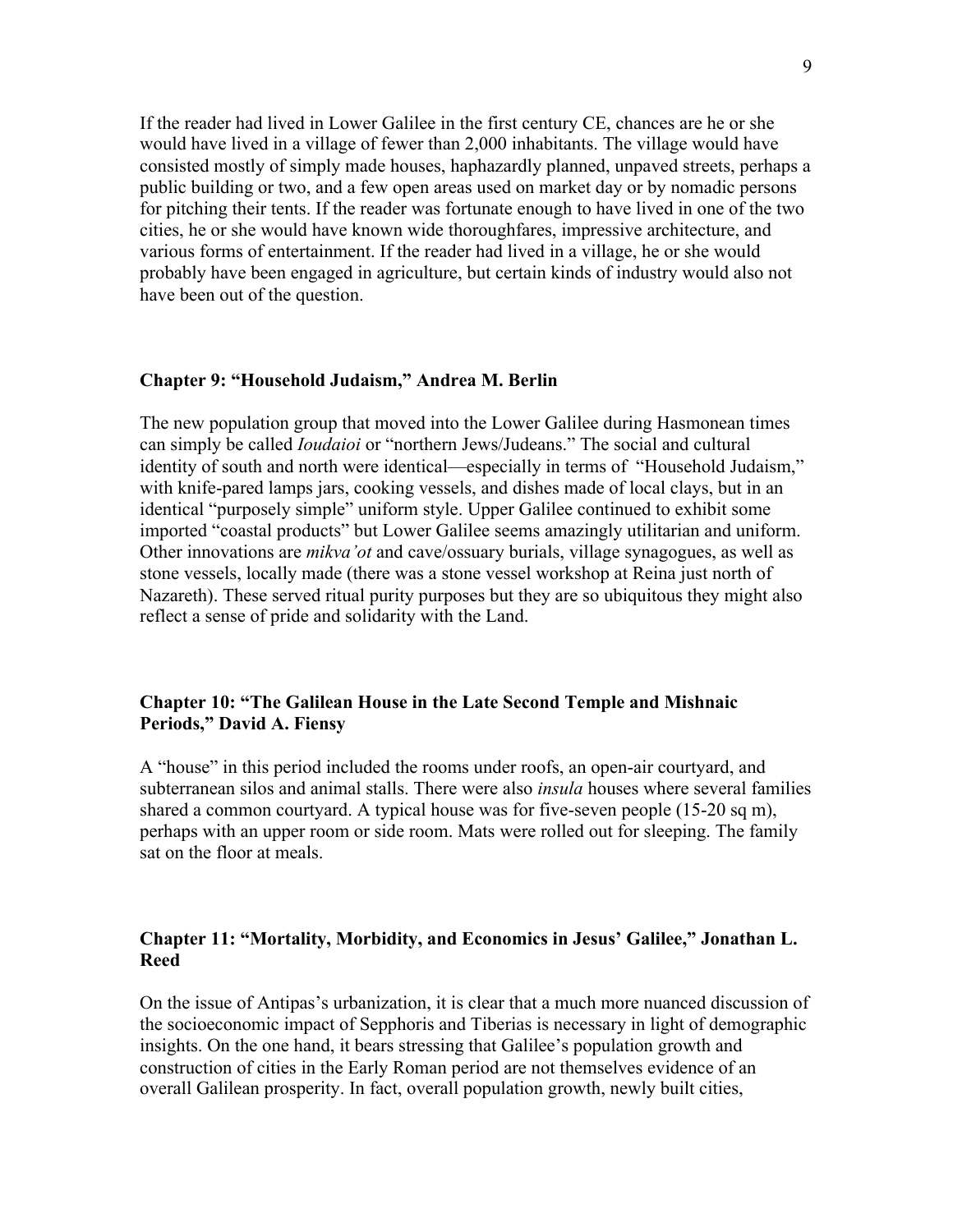considerable migration, and extensive malaria caution against an optimistic view of economic life under Antipas. This is not to imply the opposite, namely, that Galileans fared terribly and were destitute under Antipas, just that any widespread socioeconomic improvement is questionable. On the other hand, although many Galilean urbanites seem better off than rural villagers in terms of their houses, in terms of their mortality and morbidity they were worse off. But the significance of these two cities' negative growth rates in the context of overall Galilean growth in the Early Roman period goes far beyond issues of health and comfort. The newly built cities' contribution to social instability must be stressed: Sepphoris and Tiberias fueled internal migration from villages to the cities. Thus, the rural– urban divide was often crossed, and we cannot assume a rigid division between rural peasants in villages and urban elites in the cities. Surely Jesus had some extended family in Sepphoris. At the same time that the Galilean cities were built, many smaller sites were settled in malarial areas. Significant numbers of people moved from healthier areas with higher birth rates into less healthy ones, due to the competition over land in the former and for the sake of opportunities, however menial, in the latter. A large number of migrants were younger male villagers moving to the cities, but also to the lake where fishing might provide opportunities. Even if such internal mobility was not out of line with other areas of the Mediterranean, descriptions of life under Antipas as stable miss the mark. Sudden death, rampant disease, frequent pregnancy, and impulsive yet increasing migration would make for a rather unstable environment with volatile households whose compositions were constantly and abruptly changing. The negative socioeconomic impact of this instability has only been implied here, and its cultural and religious implications, whether in terms of the ephemeral nature of patriarchal households or the necessity of reciprocity between village households, merit further consideration.

# **Chapter 12: "Education/Literacy in Jewish Galilee: Was There Any and At What Level?" John C. Poirier**

My comments on the chapter:

Jews of Galilee and Judea had a keen interest in the Scriptures and I believe they were taught to read and maybe write—indicating their literacy rate would be much higher than the 5-10 percent estimated by many historians for Rome's western provinces.

Josephus boastfully reports about himself: "Moreover, when I was a child, and about fourteen years of age, I was commended by all for the love I had to learning; on which account the high priests and principal men of the city came then frequently to me together, in order to know my opinion about the accurate understanding of points of the law (*Life* 9). Josephus claims that the Jewish people are well acquainted with the "Laws," much more than other cultures (*Apion* 2:176). This would likely be even more the case with the priestly class.

In contrast, the Pharisees speak disparagingly in John about "this crowd, who do not know the Law, are accursed" (John 7:49). The context though likely refers to methods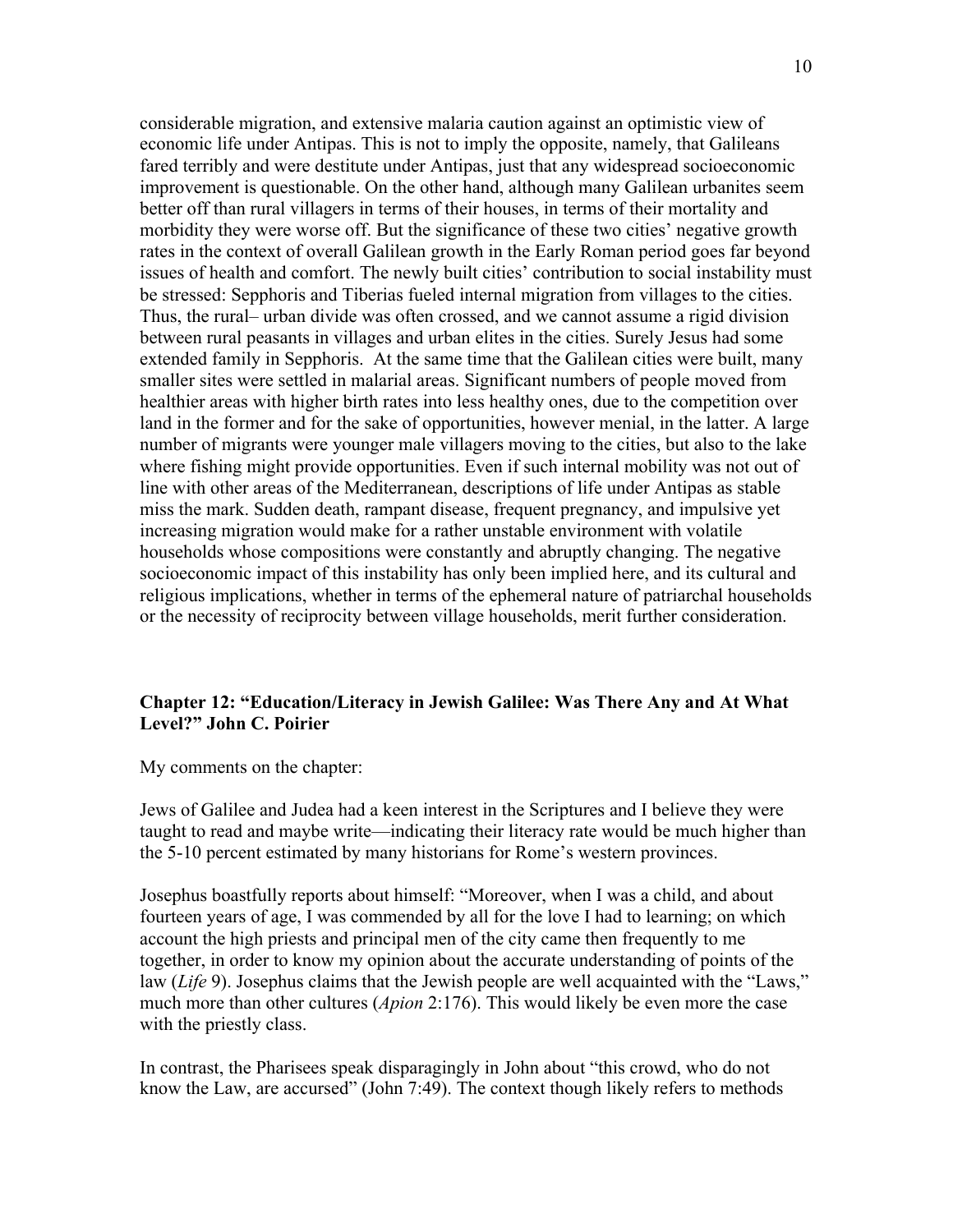and matters of technical exegesis such as we see reflected in the DSS and later in the Mishnah. Peter and John, as fisherman, are described as "unlearned" and "ignorant" (ἀγραµµατοί εἰσιν καὶ ἰδιῶται) in Acts 4:13.

Most scholars consider Rabbinic passages that report general education for boys in the  $1<sup>st</sup>$ century CE to be an idealization of the past but with perhaps a grain of historical truth (*y. Ketub.* 8:11, 32c; *b. B.Bat.* 21a). Based on the Dead Sea texts and the level of literacy and literary textual sophistication, as well as the image we get of Jesus in the Gospels, especially in dealing with "messianic" and "eschatological" passages, it seems likely he was quite literate.

# **Chapter 13: "The Galilean Road System," James F. Strange**

Walking a distance of 16 km/10 miles takes from two to five hours depending on the terrain, thus travel is 3-5 mph. Thus Nazareth to Cana (14 km/9 miles) would likely take four hours+ of steady walking. Cana to Capernaum is 31 km/20 miles, so would take six to nine hours (John 2:1-12), so could be over two days.

#### **Chapter 14: "Urbanization and Industry in Mishnaic Galilee," Ze'ev Safrai**

According to the rabbinic literature there was a significant lack of communication between the polis and the rural sector. Consequently, the rural sector was independent from the polis in terms of supplying services. The commercial ties that were important to both sides were carried out by means of intermediaries (most of them described as Jews), residents of the polis who went out to the rural sector. By contrast, I assume that elsewhere the empire was characterized by the rural sector's dependence on the polis. That was the way of the world, but the situation in the Galilee in the second and third centuries was more complicated. The image presented in the rabbinic literature reveals a distinctive situation in every part of the picture. Although one can maintain that the picture is distorted due to the sages' desire to exaggerate the disadvantages of the polis and to describe as reality what they wished to see happen, nevertheless, after a perusal of the sources, we can conclude that most disadvantages are presented without polemics. The description of the sexual depravity in the cities might be tendentious, but this is not the case with the simple descriptions in which the polis appears only as unimportant background to the halakhic or ideological content. I assume, therefore, that the picture in the rabbinic literature is somewhat extreme, but social tensions did help to shape a model of city– village relations that was exceptional in the Roman Empire.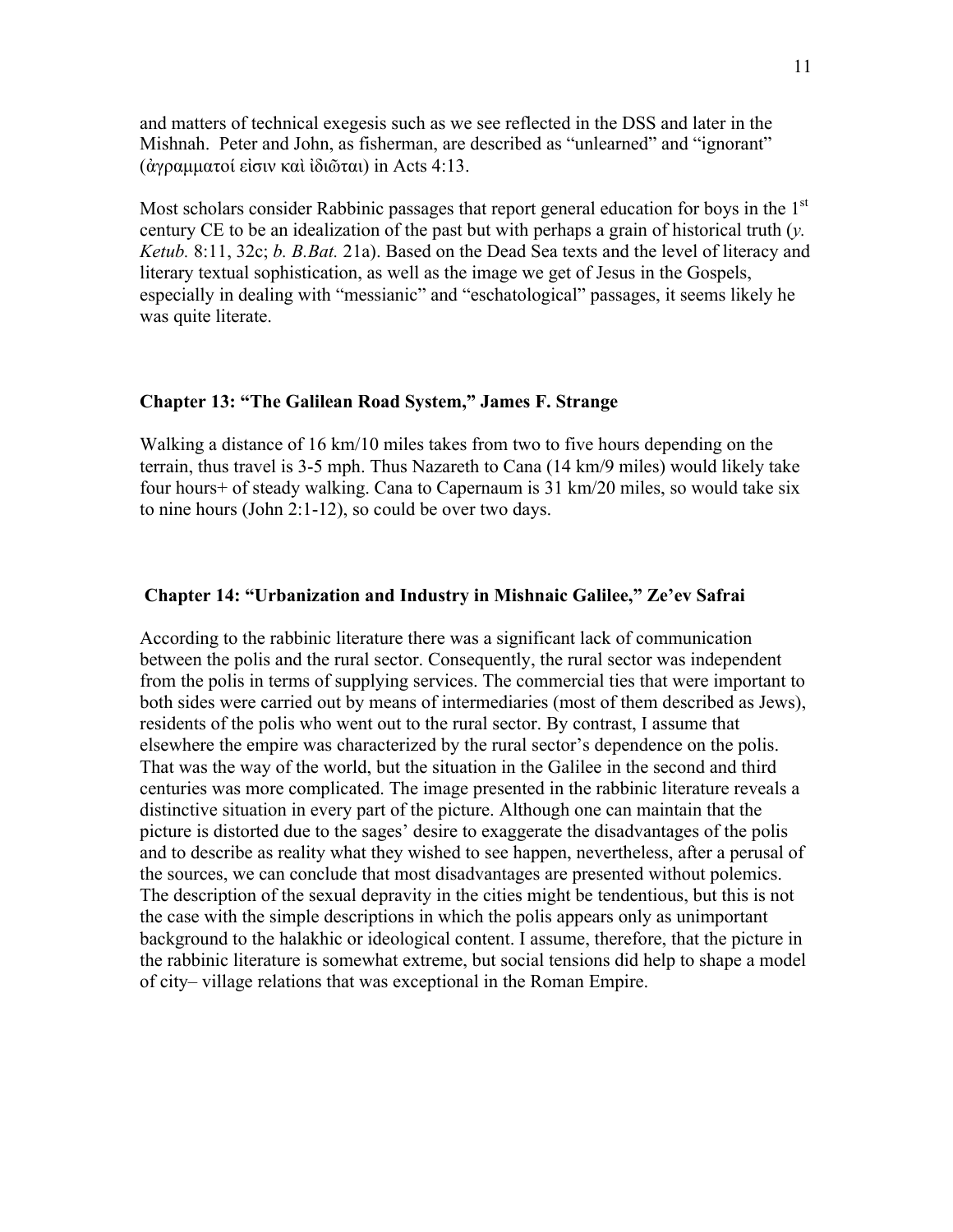# **Chapter 15: "Never the Two Shall Meet? Urban-Rural Interaction in Lower Galilee," Agnes Cho**

An examination of a single arena of urban– rural interaction, namely, the agricultural sector of the economy, reveals that agricultural goods were produced in the villages by ancient farmers whose practice of agricultural determinism necessitated some level of inter-village trade. While this would seem to support the argument for a cooperative and interdependent urban– rural relationship, our study of the mechanics and organization of distribution reveals that agricultural goods were distributed primarily by members of the rural population under the direction of members of the urban population, who were concerned with minimizing their costs of transportation. As a result, the distribution process was structured in such a way that the rural population, specifically tenants and small farmers, bore the brunt of transportation costs. In short, in economic interactions between the urban and rural populations of Lower Galilee, the rural population was at a distinct disadvantage. More can certainly be said about urban– rural interaction and the urban– rural relationship. While pedology has been introduced into this conversation, the impact of the fishing industry on the Kinneret should also be considered. Urban and rural populations may have interacted for legal, religious, familial, or other reasons, and these await further study. Consideration should be given to interregional trade as well, for Lower Galilee did not exist in isolation from Upper Galilee, Judea, or the Decapolis. Nevertheless, it is clear from this study that urban– rural interaction can and must be considered in evaluating Lower Galilee's urban– rural relationship.

# **Chapter 16: "Inner Village Life in Galilee: A Diverse and Complex Phenomenon," Sharon Lea Mattila**

"Moreover, it has been common to depict most of the non-elite as a homogeneous mass of "peasants": members of self-provisioning "peasant family farms" who lived in tradition-bound, autarchic village communities just above the level of subsistence after the ruling, parasitic, urban elite extracted rents and taxes". . .I will demonstrate that *all* of the data consistently undermine the conventional wisdom outlined above" (vol.1:312-13)

Jews avoided almost all kinds of imported wares, including *Eastern Terra Sigillata A* (ETSA) and that, along with their aversion to any kind of figurative art marks a distinctive phenomenon of the Hasmonean Herodian period. The strong Jewish vs. pagan contrast in the archaeological record of Hasmonean and Herodian areas likely reflects concerns for purity but also nationalism—messianic or otherwise. The distribution of coinage shows the trend, with relatively few "pagan" coins in Jewish areas.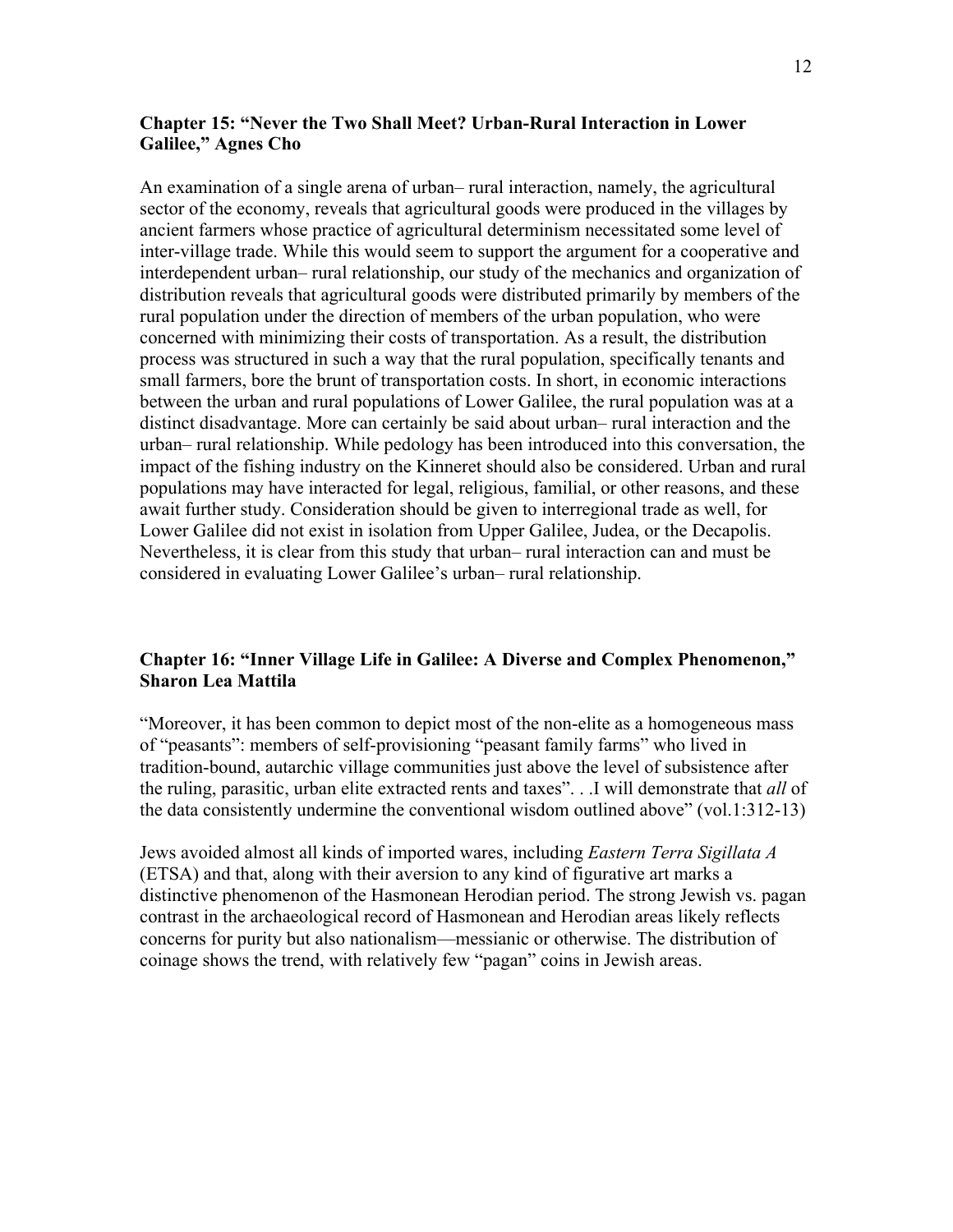

"I have surveyed above a mass of evidence indicating the relative sophistication of village life and the relative wealth of some villagers in the Galilee starting as early as Hasmonean times and continuing through the Roman and Byzantine periods, and this survey is far from exhaustive. While there were clear shifts in trade patterns over these centuries, the data give no indication that Galilean villagers were "peasants," innately averse to market exchange with other villagers, other villages, the Galilean towns, or in the earlier periods the city of Jerusalem. Indeed, the data clearly demonstrate quite the contrary: namely, that villagers were ready participants in such market exchange."

**Chapter 17: "Debate: Was the Galilean Economy Oppressive or Prosperous? Between Douglas E. Oakman arguing exploitation and J. Andrew Overman arguing economic health.** 

Overman conclusion: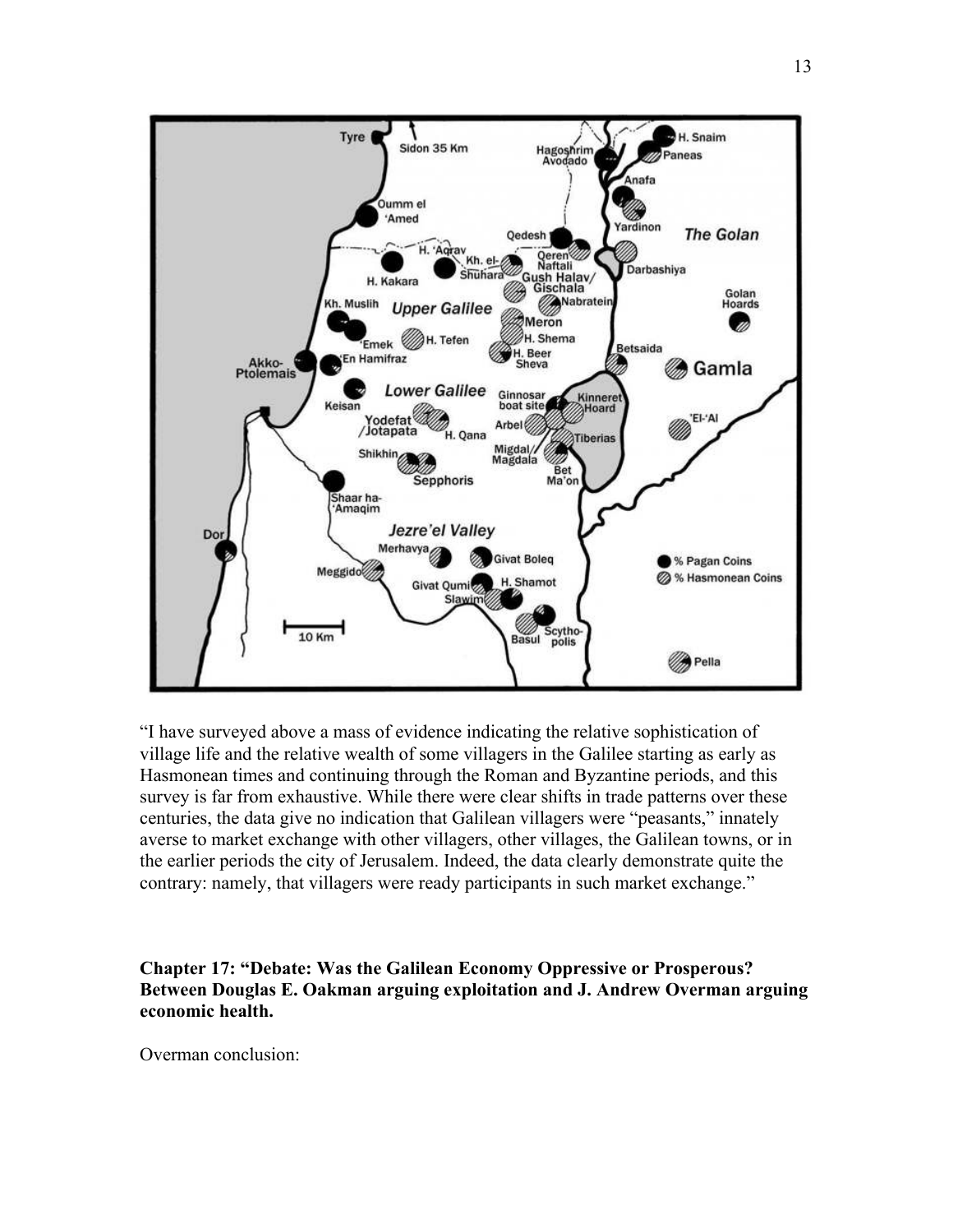The broader observations that Susan E. Alcock has made about the eastern Mediterranean economically hold also for Galilee, as we suspect they should. Her survey reflects a modest measure of sustained economic growth. Much of the east is more urbanized than the west. In addition, she observes that, in the eastern Mediterranean setting, growing rural settlements develop and maintain connections with larger towns and cities in their area. This is often done through landowners who might live in cities or towns but own larger tracts of land beyond the towns. Veterans' colonies, or so-called royal lands, might fit this description. A picture of Galilee has emerged slowly over the last several decades of work in the field that obviously and reasonably positions Galilee economically in the broader eastern Mediterranean world. Galilee was not unusual in this respect.

Shipping amphora and Terra Sigillata pottery are virtually ubiquitous in most Galilean excavations. Roman-period technologies, trade patterns, and infrastructure became part of Galilean life as well. As Galilee was enveloped into or ensconced in the broader Roman East, so the systems and advances associated with this period became part of Galilean life. What we see on the ground is a developing, productive, growing Galilean economy. Numerous villages and cities were founded or expanded during our period. It is a picture of relative economic health. But economic health is relative, and in every economy there are people who profit more than others, and profit from others. It is hard to imagine an economy in which this is not also a reality. Moreover, economic data and development are not the same as economic justice. Sometimes these two topics conflate. What is just or fair is not the same as economic trends or developments. There were, precisely during our period, several Galileans who attempted to draw people's attention to this distinction and obdurate datum.

# **Chapter 18: "Taxation and Other Sources of Government Income in the Galilee of Herod and Antipas," Fabian Udoh**

The common view that taxation under these rulers is *the decisive factor* that explains socioeconomic deterioration and spiraling conflicts that "must have" characterized Judea in the early Roman period should be questioned.

There are two kinds of basic taxes: *Tribute* (phoros) are levied on a subject people by a foreign power either directly on an annual basis or indirectly in the form of taxes on agricultural production, tolls, duties, etc. and poll taxes (*epikephaleion*).

In the Hasmonean period Jews did not pay the "tribute" because that had been an obligation associated with the Seleucid rulers. Julius Caesar exempted the Jews from some of the more notorious aspects of Roman provincial administration: billeting, military service, requisition of transport animals, and confiscation of the Temple tax. Rome did not consider any of Judea to be public land, i.e. belonging to the Roman people. There is no evidence that Rome required payment of tribute while it was ruled by Herod or his sons. Herod, as a "friend and ally of the Roman people" was allowed to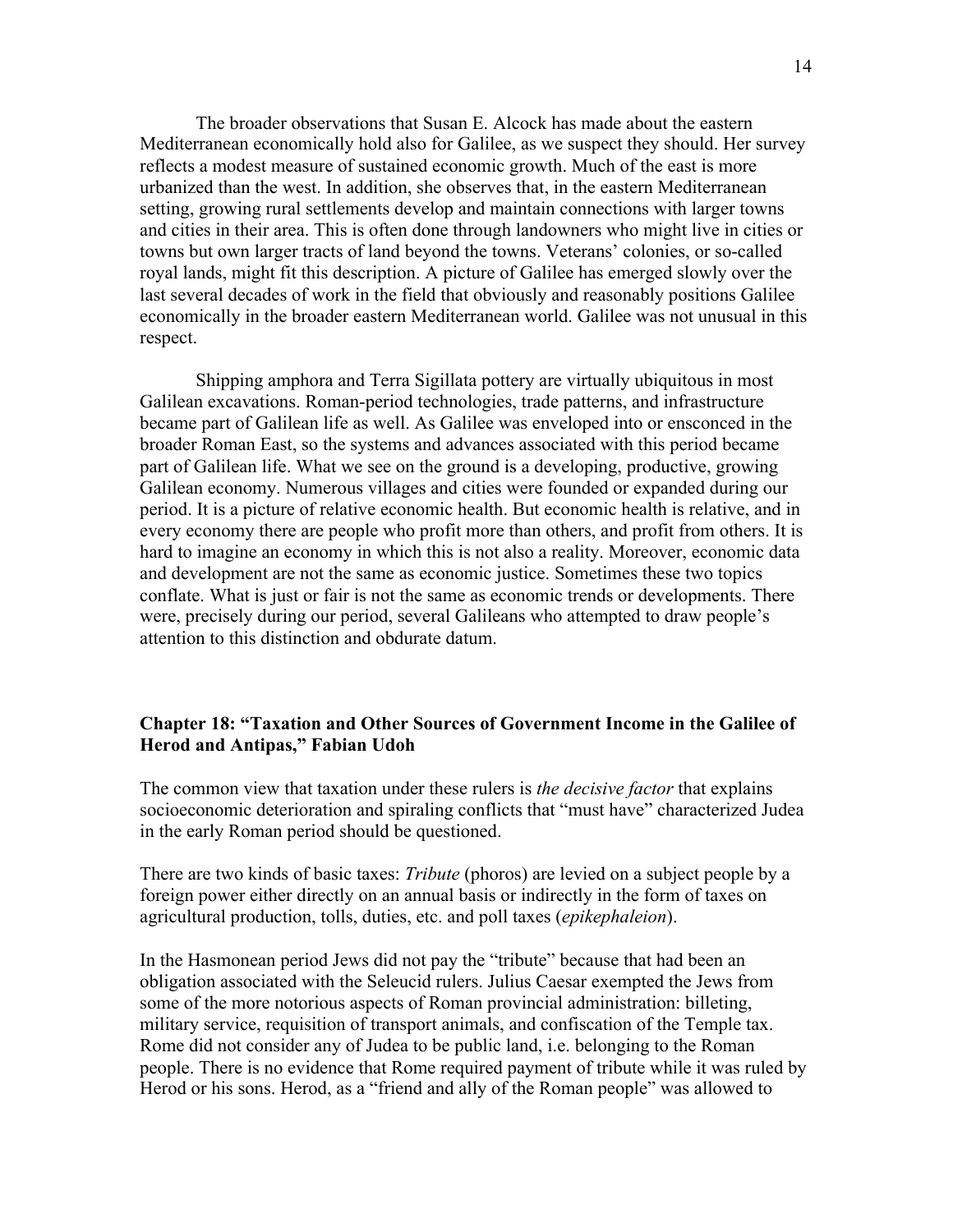benefit from the revenues of his territory. Herod's direct taxation fell on landed property (*tributum soli*) but we don't know the rates—perhaps a quarter of the crops and/or value of the land, computed over periods of six years. At times Herod remitted portions of these taxes in times of famine or hardship. We don't know what other taxes were imposed in terms of sales taxes, duties, and tolls by Herod. Prior to Vespasian converting the Temple tax to a poll tax on all Jews the native Jewish population in Judea and Galilee did not pay an annual head tax—neither under John Hyrcanus II, Herod, or his sons Antipas or Archaelaus. The census under Quirinius in Judea in 6 CE was the "registration" of property.

Herod and his sons had massive family wealth from conquest, property owned, and various business operations including copper mines in Cyprus, money lending, and so forth. He acquired the extensive property and wealth of the Hasmonean royal family as well as the pro-Hasmonean Jewish aristocracy as well as the wealth of other defeated enemies in his rise to power.

# **Volume 2: Conclusions and Random Notes**

# **Chapter 1: "The Transformation fro** *Galil Ha-Goyim* **to Jewish Galilee: The Archaeological Testimony of an Ethnic Change," Mordechai Aviam**

Summing up, there is no doubt that we have enough archaeological data to identify an ethnic change in the Galilee during the last decade of the second century BCE. The disappearance of the Galilean Course Ware (GCW) ceramics, which are good indicators of a pagan population, together with abandonment of the sites, is probably the most significant testimony for this change. At the same time or shortly thereafter, sites were settled with people who built stepped pools that we identify today as *mikva'ot* (Keren Naftali), who started using Jewish coins, and who stopped using imported wine in amphorae. Consequently, although we have no literary sources telling of such a change, we have to rely on the archaeological evidence to create the Galilee's historical and ethnic framework. Leibner discusses such a framework in his detailed study on the survey of eastern Lower Galilee, and he suggests a number of steps in the Jewish settlement of the Galilee similar to what I have suggested. Leibner tries to avoid any identification of the Jewish inhabitants in the Hasmonean time as "native" Jews or as converts and rejects both references in the book of Maccabees to Simon's campaign to the Galilee and Josephus's note on the conversion of the Itureans.

I propose that there is no reason to reject these stories as reflections of historical events. No dig will be able to prove either claim, as no one has found archaeological evidence for the conversion of the Idumeans. Although I base some of my own conclusions on surveys, we have to remember that arguments based on pottery gathered in surveys can quickly change when a site is excavated. For example, Leibner used evidence from Migdal (Magdala) to argue that the Hasmoneans established the town on a previously unoccupied site. Three years after his book was published, the excavations at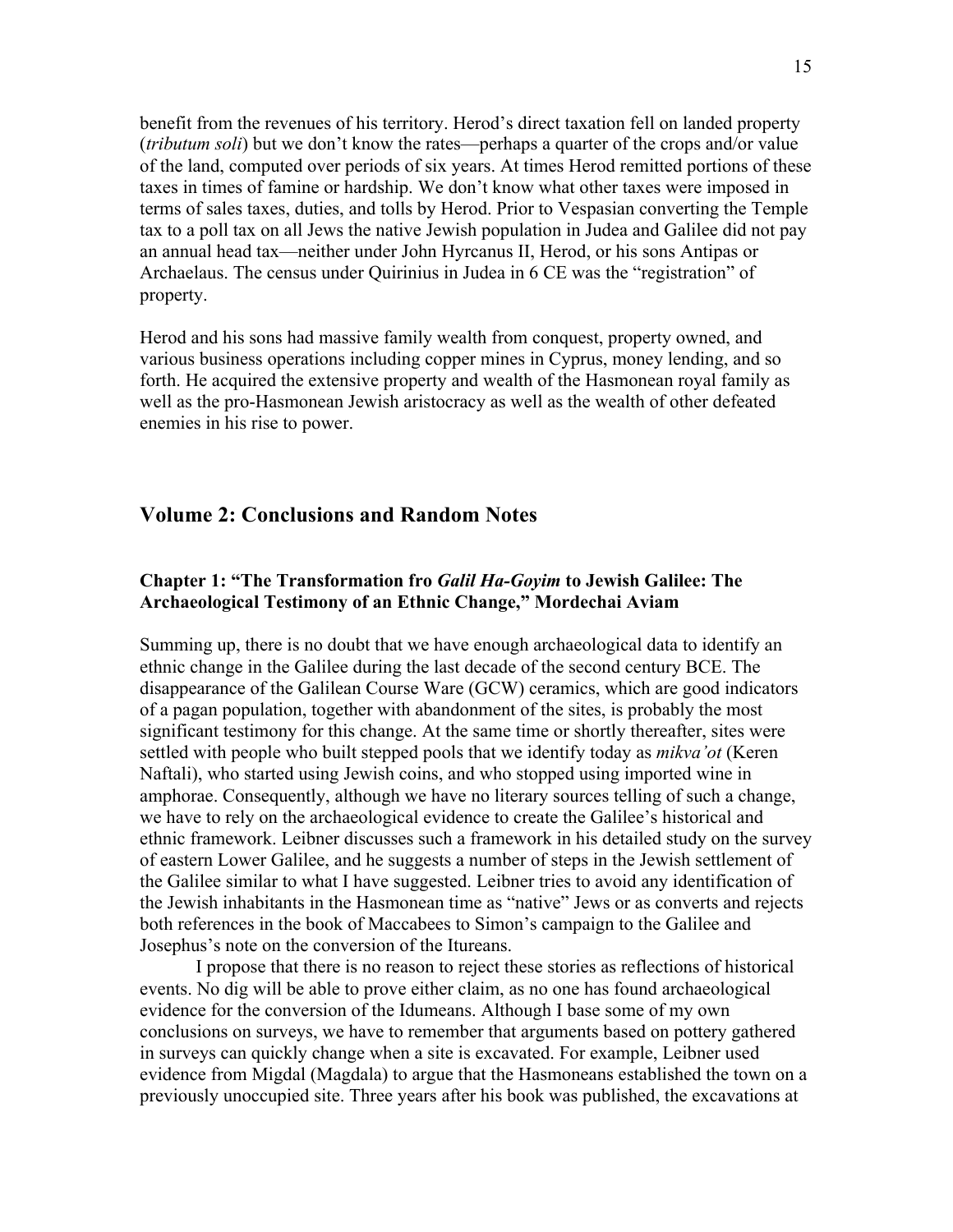Magdala revealed a Hellenistic layer with GCW jars in situ. The fact that the GCW sites also contain coastal Phoenician pottery does not mean that the inhabitants were Phoenicians from the coast. I still believe that, although Josephus named the territory north of the Jewish Galilee "the land of the Tyrians," he himself did not think that the inhabitants had anything to do with the city of Tyre. He refers to the large hinterland of Tyre, but the people were local, mountainous, pagan tribes. There is no clear evidence that they were not being converted and joining the new, large wave of Judean immigrants who arrived and settled in the Galilee. These gentiles brought with them the knowledge of the industrial oil press; they were probably subsidized by the Judean authorities of the Hasmonean kingdom; and they were able to develop a strong economy very quickly.

Today we know about two small urban centers— Sepphoris in western Galilee and Migdal in the eastern Galilee— that the Hasmoneans developed and that no doubt strongly influenced the rural areas surrounding them. Although we do not yet have evidence for an indigenous population that identified itself as Jews and called Judah Maccabee for rescue, I do think that they existed and were a minor part of the new Jewish Galilee formed by the Hasmoneans. From c. 110 BCE to the year 66 CE, a period of almost 180 years, Jewish Galilee rapidly developed, and, according to Josephus's account of the Jewish settlements in this region (both Galilees and central Golan), there were 204 Jewish settlements. I think that the inhabitants of the Galilee in 38 BCE were obligated and loyal to the Hasmonean dynasty, not only because the Hasmoneans were priests and kings but also because the Galileans kept alive the memories of the settlement of the Galilee two to three generations earlier.

# **Chapter 2: "Sepphoris: "The Jewel of the Galilee," James F. Strange**

Sepphoris is not mentioned in the N.T. unless one includes the variant of Codex Bezae (D) at John 11:54 (Σαμφοθριν). It is truly a "city set on a hill" that cannot be hidden (Matt 5:14). Mt Tabor is 6 miles to the east. The east-west road from Acco (Ptolemais) to Tiberius on the Sea of Galilee ran just north of Sepphoris and the north-south Via Maris running via Megiddo for the Sea of Galilee intersected with this east-west intersection just north of Sepphoris at Shikhin.

The territory or district of Sepphoris had at least 80 villages, including Nazareth, the rabbis say it continued in all directions, flowing with "milk and honey." Population estimates vary but estimates of 10-20 thousand are reasonable.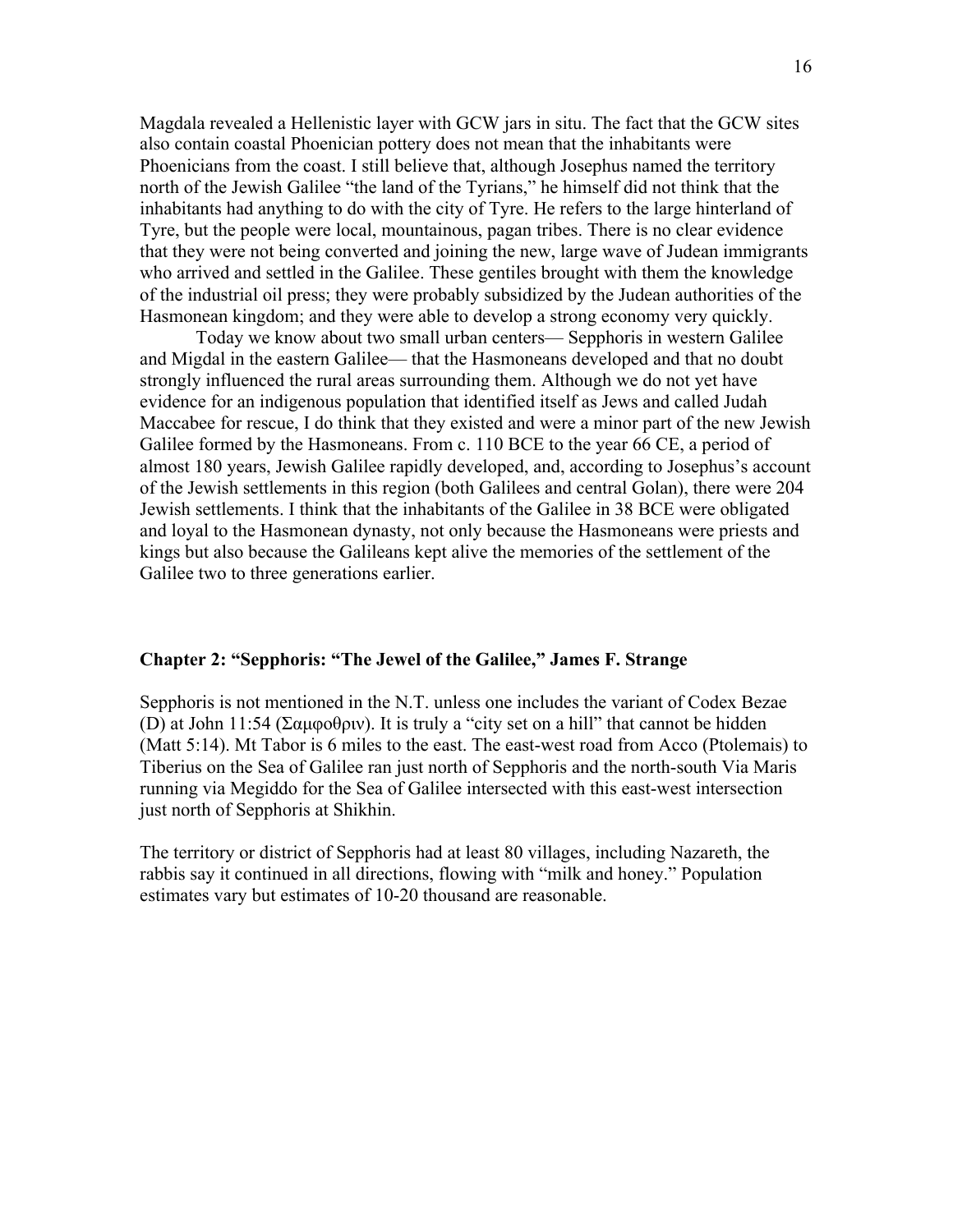

Herod made it his capital making it the "ornament of all Galilee" (*Antiquities* 18.27). It was destroyed by Varus in 4 BCE but rebuilt by Herod Antipas and made his capital which was later moved to Tiberius. It consisted of impressive public buildings, markets (*cardo maximus and cardo* decumanus) colonnaded streets, a theater, and Herod's palace (as yet unlocated) with main roads running north/south and east/west.

Antipas was banned by Caligula in 40 CE and Herod Agrippa I took over the city and territories. The city made peace with the Romans when the revolt broke out in 66 CE. Under Nero the capital was returned to Sepphoris along with the " royal bank and *the archives*" (Josephus, *Life* 37-39). There is a coin of Sepphoris minted under Agrippa II in 67/68 CE naming Nero Caesar on the reverse and "City of Peace" (ἰρηνόπολις) with a crossed cornucopia on the obverse.

# **Chapter 3: "Kefar Shikhin," James R. Strange**

The ancient site of Shikhin (שיחין/ Ἂσωχις) is mentioned by Josephus and was populated by Judeans, including priests, by 104 BCE when Aristobulus I annexed Galilee to the Hasmonean kingdom. The archaeology has shown it to be a thoroughly Jewish town with Hasmonean coins, stone vessel fragments, *mikva'ot*, bones from kosher animals/kosher slaughtered, menorah decorated lamp fragment, or otherwise simple undecorated lamps. Skikhin also had a significant lamp production industry, supplying the whole region. Population is estimated at c. 1000.

*Strange Conclusion*: The picture emerging from texts, surveys, and the excavation of Shikhin is that soon after an influx of Jewish settlers moved there near the transition from the Early to the Late Hellenistic periods, Shikhin became a village of some importance, perhaps in part because of its associations with its nearest neighbor, Sepphoris. It was feasible for someone to live in one and work in the other. Moreover, Sepphoris and Shikhin oversaw the same intersection of major highways, and Shikhin's residents had access to these routes, as well as to the network of smaller roads and tracks that knit Galilee's villages into cultural, trade, political, and kinship systems. Sages knew about is high-quality clays and pottery, its storage jars, and its lamps because people all over the Galilee, including its cities, owned these products of Shikhin's industry. Throughout its relatively brief history, Shikhin maintained an observant Jewish population, although we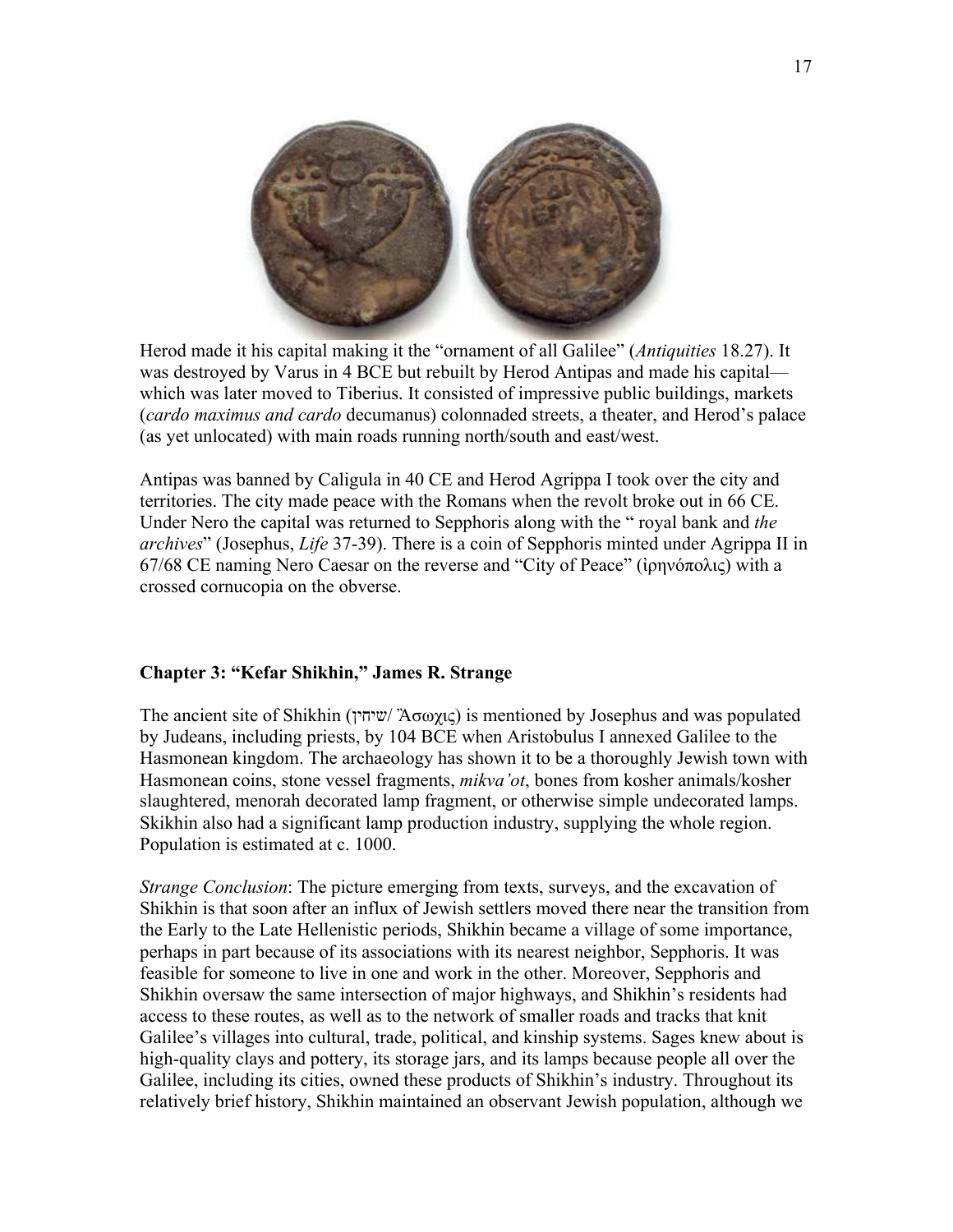cannot rule out the presence of non-Jews in the village. Its residents adopted features of Roman architecture for their synagogue (as was the Galilean custom), while keeping purity and otherwise maintaining a Jewish— that is, Judean— identity. These ideas will take clearer shape in the coming seasons.

# **Chapter 4: "Yodefat-Jotapata: A Jewish Galilean Town at the end of the Second Temple Period: The Results of an Archaeological Project," Mordechai Aviam**

Jotapata/Yodefat, 18 km northwest of Khirbet Qana was major thoroughly Jewish fortified town, much like Gamla to the west. Josephus describes it thus: "Now Jotapata is almost all of it built upon a precipice, having on all the other sides of it every way valleys immensely deep and steep, insomuch that those who would look down would have their sight fail them before it reaches to the bottom. It is only to be come at on the north side, where the utmost part of the city is built on the mountain, as it ends obliquely at a plain" (Josephus, *Jewish War* 3.158). It played an important part in the Revolt and this is where Josephus settled there and later escaped the "suicide" pact (Josephus, *Life* 270; *Jewish War* 3.329-398). Excavations by Mordechai Aviam have provided a rich understanding of the diverse social levels of village life in the time of Jesus—with very rich and very poor living in mixed proximity to one another.<sup>3</sup> The archaeology offers a rather full picture of Galilean Jewish town life in the  $1<sup>st</sup>$  century CE. With wine, olive oil, pottery production, very rich "Pompeian" style houses but also modest and poor, *mikva'ot*, stone vessels, kosher animals/slaughter. 78% of the lamps were produced in Jerusalem.

# **Chapter 5: "Khirbet Qana," C. Thomas McCollough**

 $\overline{a}$ 

N.T. Cana is 13 km north of Nazareth. It should be distinguished from Kafr Kanna 5km northeast of Nazareth visted by tourists and pilgrims today. Excavations at Khirbet Qana reveal a thriving Jewish city in the Roman period. There are a significant number of Hasmonean coins found, a large necropolis, and a village with 60 cisterns, thickly populated, perhaps with 1200 people. The Mishnah text *'Ohalot* declares *Qeni* (קיני) as "clean" in terms of ritual purity based on Gentile dwellings (18:7-9). Later liturgical texts (6-7th century) locate the priestly course (משמרת/*mishmarot*) of Eliashib at Cana and an inscription from Caesarea, reflecting the situation after 70 CE., seems to give weight to this later identification.

Tabor Notes: Cana as a significant operational center in the gospel of John is every bit as important as Capernaum in the gospel of Mark. The underlying narrative framework of

<sup>&</sup>lt;sup>3</sup> Mordechai Aviam, "Yodefat—Jotapata: A Jewish Galilean Town at the end of the Second Temple Period: The Results of an Archaeological Project," in *Galilee in the Late Second Temple and Mishnaic Periods*, vol. 2, *Life, Culture, and Society*, ed. David A. Fiensy and James Riley Strange (Minneapolis: Fortress Press, 2014), 109-126.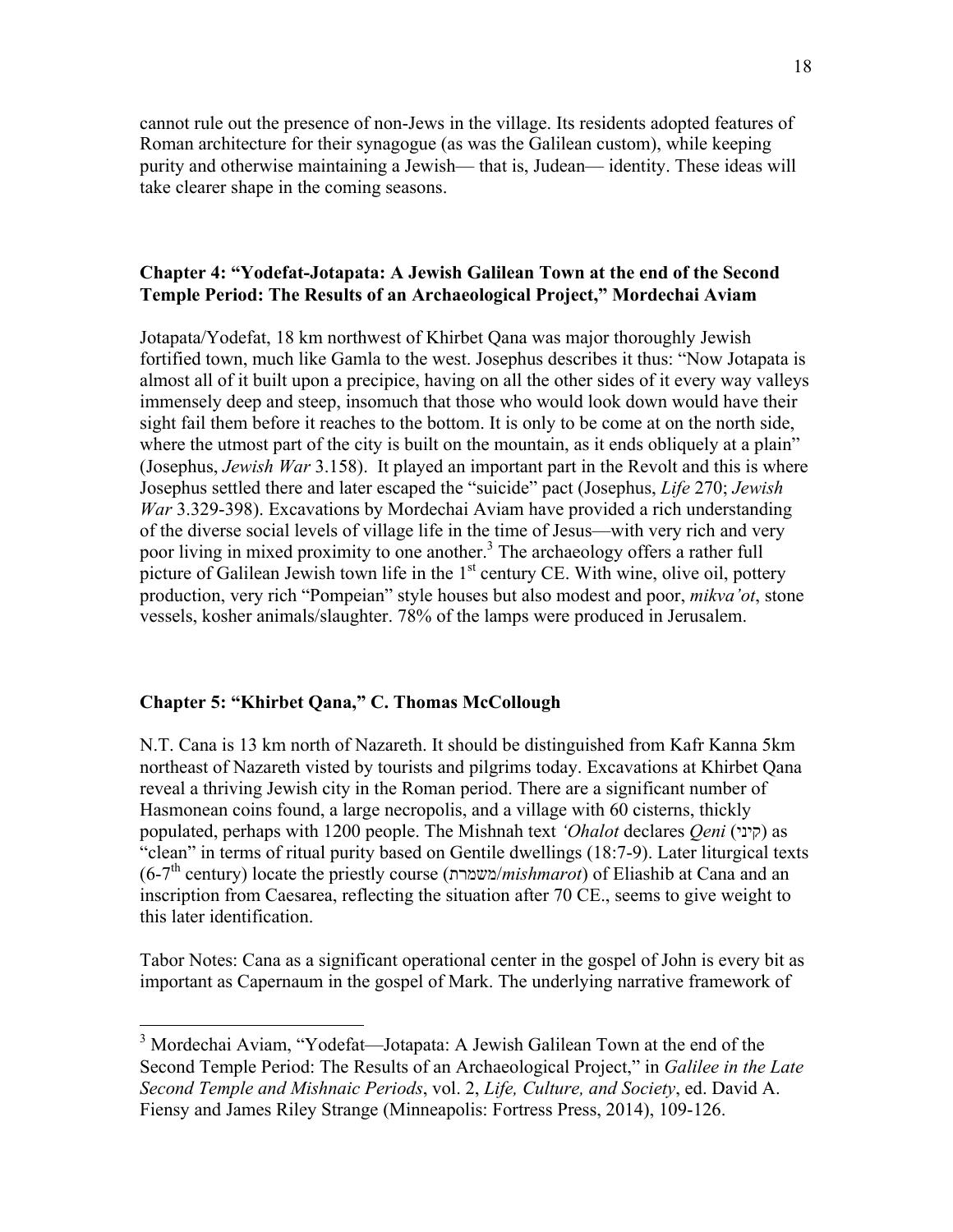John that scholars call the "Signs Source" clearly has Cana in Galilee as the operational HQ of Jesus. He and his disciples are invited to a wedding there where he performs his "water to wine" sign as the first of his career in John (John 2:1-12). Jesus' mother clearly has familial connections to the host of the wedding. Although Jesus takes his mother, brothers, and disciples to Capernaum shortly after this scene they only stay there "a few days." Their trip apparently has to do with gathering the brothers Peter and Andrew along with Philip who were all from Bethsaida, all of whom had been followers of John the Baptizer. Jesus has a baptizing mission of his own planned for the late spring and summer—after Passover (John 3:22-23; 4:1-3). Nathaniel (known as Bartholomew in the Synoptics, Mark 3:18; Matt 10:1-4; Luke 6:13-16; Acts 1:13-14) was from Cana and most probably provided the connection Jesus had to that city coupled with whatever relationship Mary had to the bridegroom at the wedding there—perhaps Jesus' sister marrying into the family of Nathaniel (John 21:2). Jesus returns to Cana as his base of operations and extends himself to Capernaum—but from Cana (John 4:46; 6:17-59). Jesus pronounces "woes" upon Capernaum, Chorazin, and Bethsaida—the cities on the northern shores of the Sea of Galilee (Q 10:12-15). The Signs Gospel implies a continuous stay in Cana.<sup>4</sup>

Josephus mentions Cana, Capernaum, Bethsaida, and Tarichaea (Magdala) in connection with the events of 66 CE. when Vespasian had arrived on the coast (*Life* 399-403). He made Cana his base of operations (*Life* 86; 207 "Plain of Asochis/Bet Netofa valley) and also says he lived at Shikhin (*Asochis*) (*Life* 384)

# **Chapter 6: "Karm er-Ras near Kafr Kanna," Yardenna Alexandre**

Name means "the top orchard," located on the low hill on the western side of present day Kafr Kanna. There is a copious Kanna spring .5km southwest and in early Roman times this site was the center of the ancient town with present Kafr Kanna developing later just to the southeast. All the early Roman finds reflect a common Jewish culture known throughout the Galilee in the smaller towns and villages.

# **Chapter 7: "Kafr Kanna (The Franciscan Church)," F. Massimo Luca, OFM**

Pilgrim accounts possible favor this site just northeast of Nazareth as New Testament Cana, though the town Josephus calls Cana, that he makes his HQ, seems to fit Khirbet Qana much better (John 2: 1-12; *Life* 86).

 $\overline{a}$ 

<sup>4</sup> Peter Richardson, "What Has Cana to Do with Capernaum?" (*New Testament Studies* 2002:48: 314-331)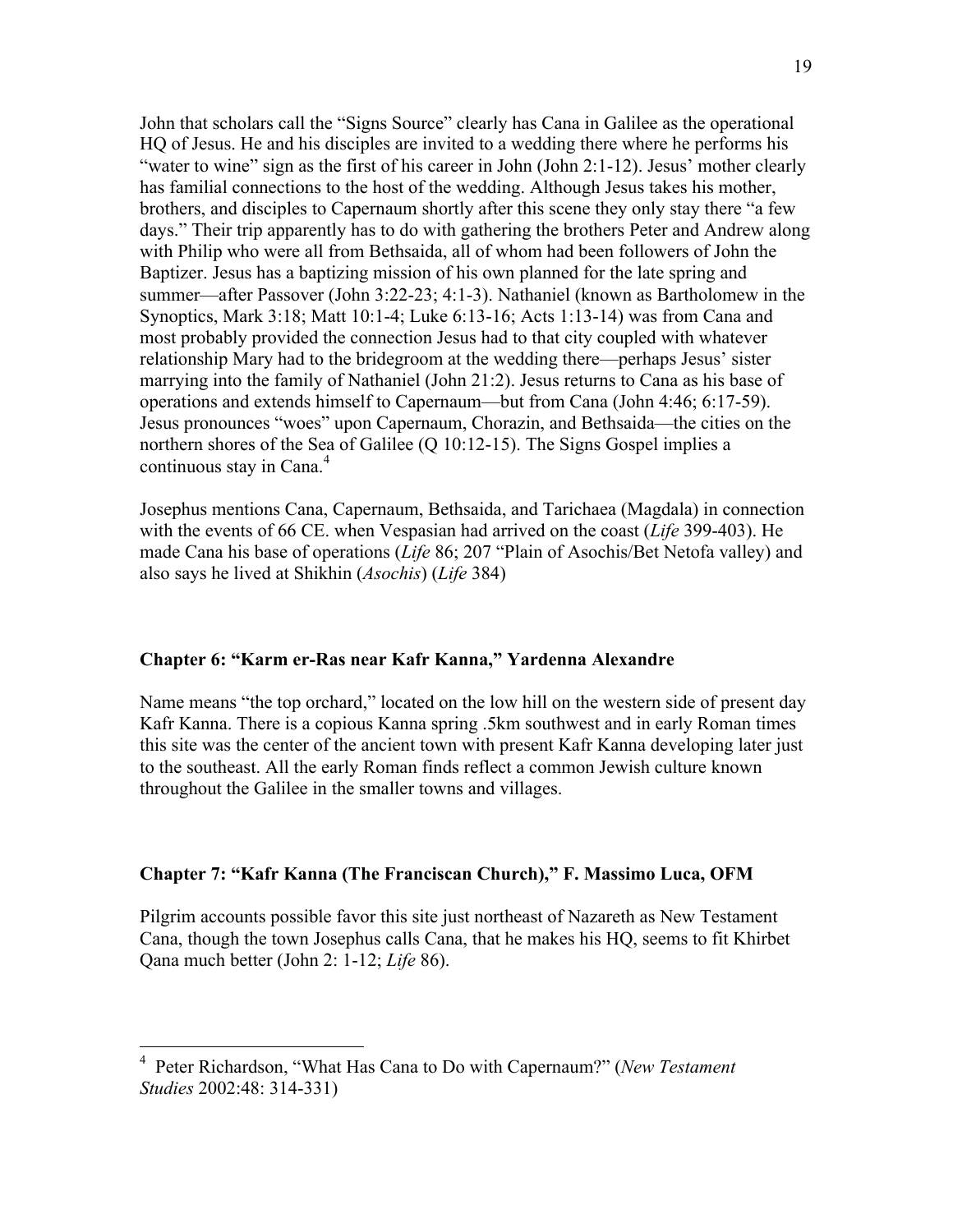# **Chapter 8: "Nazareth," James F. Strange**

Nazareth was five miles south of Sepphoris but better connected to Yafia and other nearby villages. The main road from the coast to Tiberius was just north of Sepphoris so missed Nazareth. The Via Maris skirted Yaphia, a town Josephus stayed in that was much larger and more important than Nazareth (*Life* 230).

Nazareth (Ναζαρά, Ναζαρέτ/Ναζαρέθ cf. Ναζωραιος/Ναζαρηνός) was a tiny village perhaps 150 people at most in the hills south of Sepphoris. It likely gets its name ("little Branch Town") from Isaiah 11:1 "A shoot will come up from the stump of Jesse, from his roots a Branch (נצר) will bear fruit."

The ancient village was nestled in the valley between the hills that run east-west, likely around the spring. Excavations have revealed remains of  $1<sup>st</sup>$  century CE. structures. We know from the 1962 Caesarea inscription that the town is spelled with a Tzade not a Zayin—thus distinguishing it from Nazir or Nazirite (Numbers 6:1-21). Nazareth likely was affiliated with the larger village of Japhia (*Yafa*), a fortified city just to the southwest in the same range of hills. Josephus calls Japhia the largest village in Galilee with a dense population, fortified with a double wall. He says he settled there at one point and Vespasian captured the city shortly after Yosefat (Josephus, *Life* 230, 270; Josephus, *Jewish War* 3.289-306). Nazareth is listed in an inscription found at Caesarea as one of the towns of the 24 courses (משמרת/*mishmarot*) of the priests, that of Happizzes (1 Chron 24:15) who settled in Galilee after the Revolt. This identification is also found in the 6th century CE. Hebrew liturgical poem of Kalir. These sources also locate the priestly course of Eliashib at Cana and that of Jeshebeab, the fourteenth course, in Shikhin.<sup>5</sup>

# **Chapter 12: "Capernaum, Village of Nahum, from Hellenistic to Byzantine Times," Sharon Lea Mattila**

*Tabor Notes:* Capernaum is 15 km (9.3 miles) north of Tiberius. Jesus pronounces "woes" upon Capernaum, Chorazin, and Bethsaida—the cities on the northern shores of the Sea of Galilee  $(Q 10:12-15)$ . In the gospel of Mark (followed by Matt and Lk), Capernaum, the home of the brothers Peter and Andrew along with the sons of Zebedee, James and John, becames a kind of HQ or base of operations for Jesus (Mark 1:21; 2:1- 12; 3:19; 9:33)

East of the excavated Franciscan property recent excavations have revealed a military garrison with a Roman bath and nicer homes than those of the local village. This relates to the Centurion who is so highly commended by Jesus (Luke 7:1-10).

 5 Samuel Klein, *Beiträge zur Geographie and Geschichte Galiläas* (Leipzig: R. Haupt, 1909), 66-67.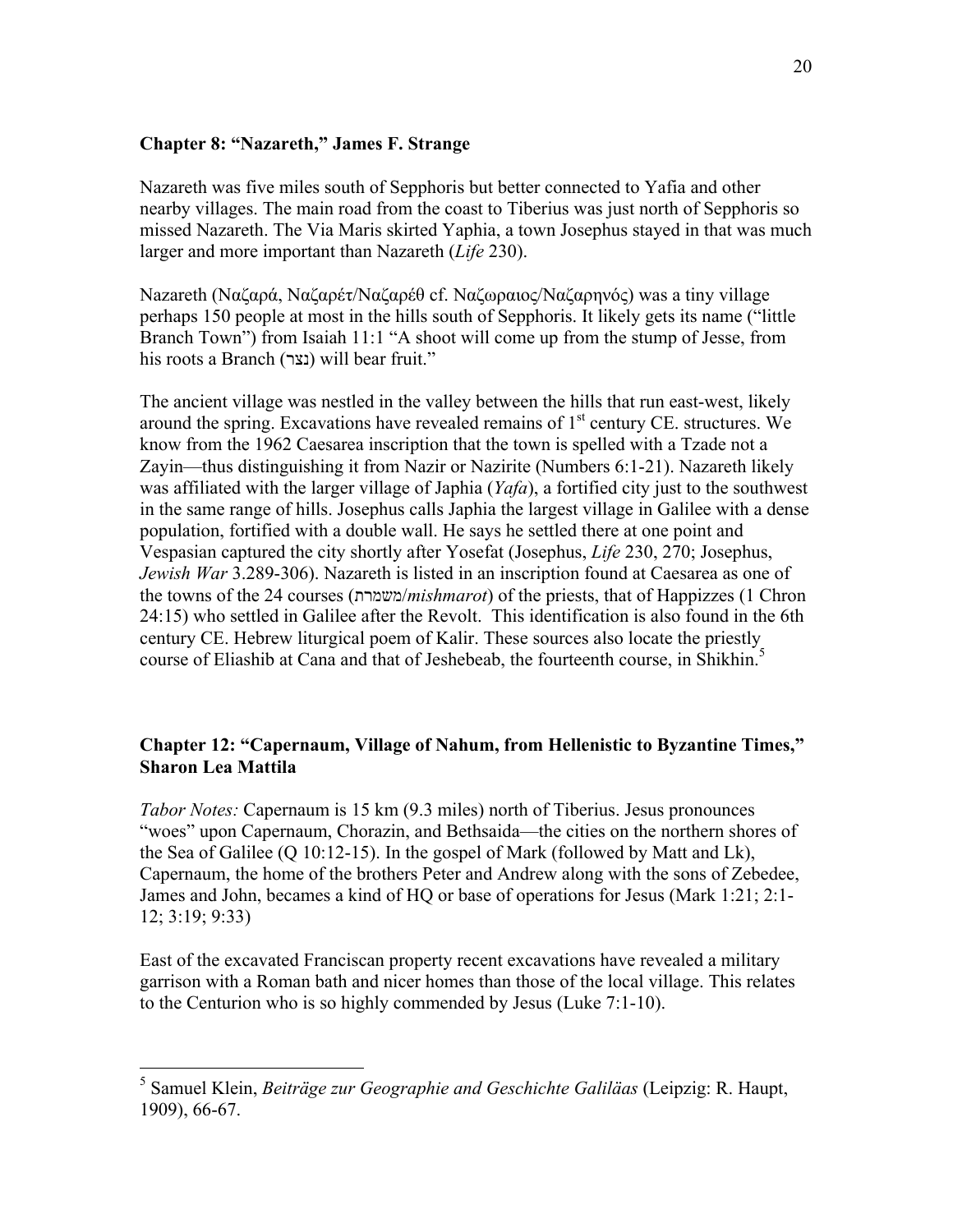#### **Chapter 13: "Bethsaida," Rami Arav and Carl E. Savage**

Today the site is 2 km from the shore of the Sea of Galilee and 100 m from the east bank of the Jordan River. The N.T. site was in the territory of Philip Herod, brother of Antipas. The city dates back to the  $10<sup>th</sup>$  to  $8<sup>th</sup>$  centuries BCE and was destroyed by the Assyrians but rebuilt in Hellenistic times. In the 1<sup>st</sup> century it is less remarkable but strategic. It was made a *polis* in 30 CE, a "second city" of Philip's tetrarchy.

Bethsaida was of mixed Jewish and Gentile population and Philip built a Temple to honor Livia/Julia but there are no typical features of a full Hellenistic city—e.g. theater, agora, mosaics, frescoes, colonnaded streets, or classic Greek architecture.

#### **Chapter 14: "Magdala/Taricheae," Stefano De Luca and Anna Lena**

Magdala/Migdal (מגדלא/מגדלה (known in Greek and Latin sources as Taricheae (Tαριχέαι\Ταριχαίαι) was a city of remarkable importance well established in the 1<sup>st</sup> century BCE when Hasmonean power extended into the Galilee. Migdal-Nunia ("fish tower") and Tarichea ("salted fish") seem to pinpoint the essential idea behind the names in both Hebrew and Greek. Josephus describes the city in detail, including a sea-battle during the revolt (*War* 3.522-531). The city had walls and gates and included a hippodrome and baths. Josephus reports the population as 40,000 and his account of the sea-battle and its aftermath numbers casualties in the tens of thousands (6700 killed in the battle, 1200 subsequently by a tribunal, 6000 were sent to Nero to build the Corinthian canal, and 30,400 enslaved). Many scholars find these figures to be impossible exaggerations. The small synagogue uncovered in 2009 is the most lavishly decorated of the period with mosaics of the meander pattern and Pompeian style frescos associated with Herodian palaces and the priestly mansion in Jerusalem. The city was clearly Jewish but had an abundance of Hellenistic/non-Jewish elements in terms of architecture, goods, and decorations and according to Josephus welcomed foreigners with warm hospitality.

*Overview:* Uzi Leibner has brilliantly discussed the urban nature of Taricheae by analyzing both the sources and the archaeological data. With the new archaeological results, the urban character of the city in the Late Hellenistic– Early Roman period is even more convincing. Apart from the extent and population density of the site, if one could verify the criteria required to determine a settlement's degree of urbanization, in Magdala/ Taricheae one should note the existence of: (1) centers for the management of public affairs (synagogue, agoranomoi) with industrial and residential centers organized in a well-planned urban layout; (2) public buildings such as the harbor, the quadriporticus, the synagogue, the bath complex, the fountains, and the water tower; (3) entertainment structures such as the thermae and the hippodrome recorded by Josephus (*Life* 132, 138; *Jewish War* 2.599), which has not yet been identified; (4) a system for the distribution of springwaters and runoff wastewater; (5) an agricultural hinterland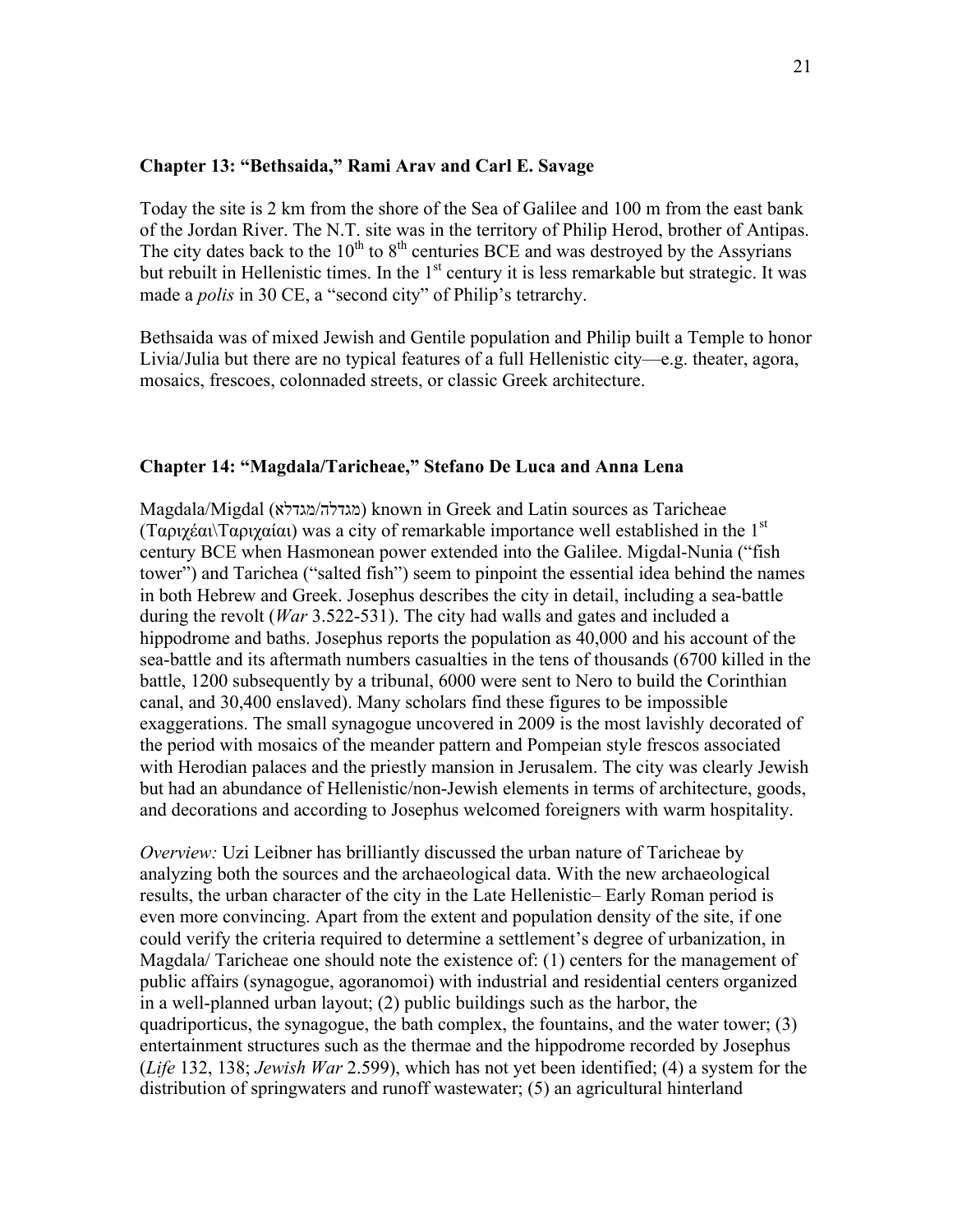comprising rural villages, such as probably the Ḥamam settlement to the west and other minor centers to the north; (6) recognition of a special status by the central government as the capital of a toparchy during the Hasmonean period and the reign of Agrippa II.

No remains of the city walls mentioned by Josephus have survived (*Life* 142, 156; *Jewish War* 3.462– 465; cf. *Jewish War* 2.606, 609), if we exclude the walling up of the north– south road to the southwest of the synagogue. This wall reused architectural elements of the synagogue and left the dismantled synagogue outside of the supposed fortification. The wall could be a defensive work built during the First or (perhaps) during the Second Jewish Revolt. In this context, the Middle Roman pottery and an iron sword may have a parallel in the destruction layer identified at the site of Wadi Ḥamam, which has been reliably dated to 130 CE.

Contrary to the southern area, which shows a continuity of settlement from the second century BCE to the fourth century CE, the northern area apparently was progressively abandoned between the end of the first century and the later second century CE. Evidently, large areas of the city were consistently damaged because of the two Jewish Revolts. A level of destruction dating back to 67 CE was also found in the southern sector: for instance, the destruction strata in the pools E22 and in the vat of E19 where pre-70 CE materials were collected along with wooden vessels and iron weapons (cf. fig. D). The fact that, except for some areas, the site was continuously inhabited even after the revolt, could reflect the clear distinction made by Josephus between the native (in certain cases aristocratic; see *Life* 131) inhabitants of the city (ὁ ἐπιχώριος) and the foreigners (ὁ ἔπηλυς), that is, the newcomer rebels from "Trachonitis, and Gaulanitis, and of Hippos, and some of Gadara," who were captured, killed, or sold into slavery after the capture of the city (*Jewish War* 3.500; 542). In an interesting passage of *Life* 142, Josephus stresses the warm hospitality (φιλοξενωτάτην, superlative of φιλόξενος, "loving strangers, hospitable") of the city toward foreigners, who were accommodated there in great numbers. Despite Josephus's use of rhetoric to explain the causes of the defeat (see also *Life* 143, 152, and 162, which mention resident aliens), the archaeology has confirmed this attitude.

Indeed, the material culture found at the site expresses both Jewish and Greco-Roman sensibilities. The predominantly aniconic ornamental motifs in the artwork reflect Jewish tastes in the Early Roman period, as we see in the case of the synagogue decorations and finds. In *Life* 159, Josephus mentions the residents' concern about keeping the Sabbath. Other pieces of evidence, understood as ethnic indicators by some scholars, also point to a majority Jewish population. Especially in the Roman period, we found a predominance of Kefar Shikhin and Kefar Ḥananya pottery with Herodian lamps and chalk vessels (fig. J) and hundreds of Hasmonean coins spread everywhere in the site, along with other local or imported lamps, kitchenware, tableware, and storage ware, including a considerable number of glass vessels (fig. M).

 Some elements, however, usually interpreted as indicating the presence of a non-Jewish population, were found among both architectural features (e.g. hippodrome, Roman-style thermae and decorations, Roman port engineering know-how, iconographic and epigraphic themes of mosaics, and so on) and iconic and figurative motifs depicted on various supports, such as the iconography of Tanit-Astarte on a weight, a virile head wearing a pileum engraved on a basalt frieze (fig. T), dolphins (on oil lamps and mosaics, fig. S), erotic and animal scenes on discus oil lamps, a phallic cippus, an intaglio signet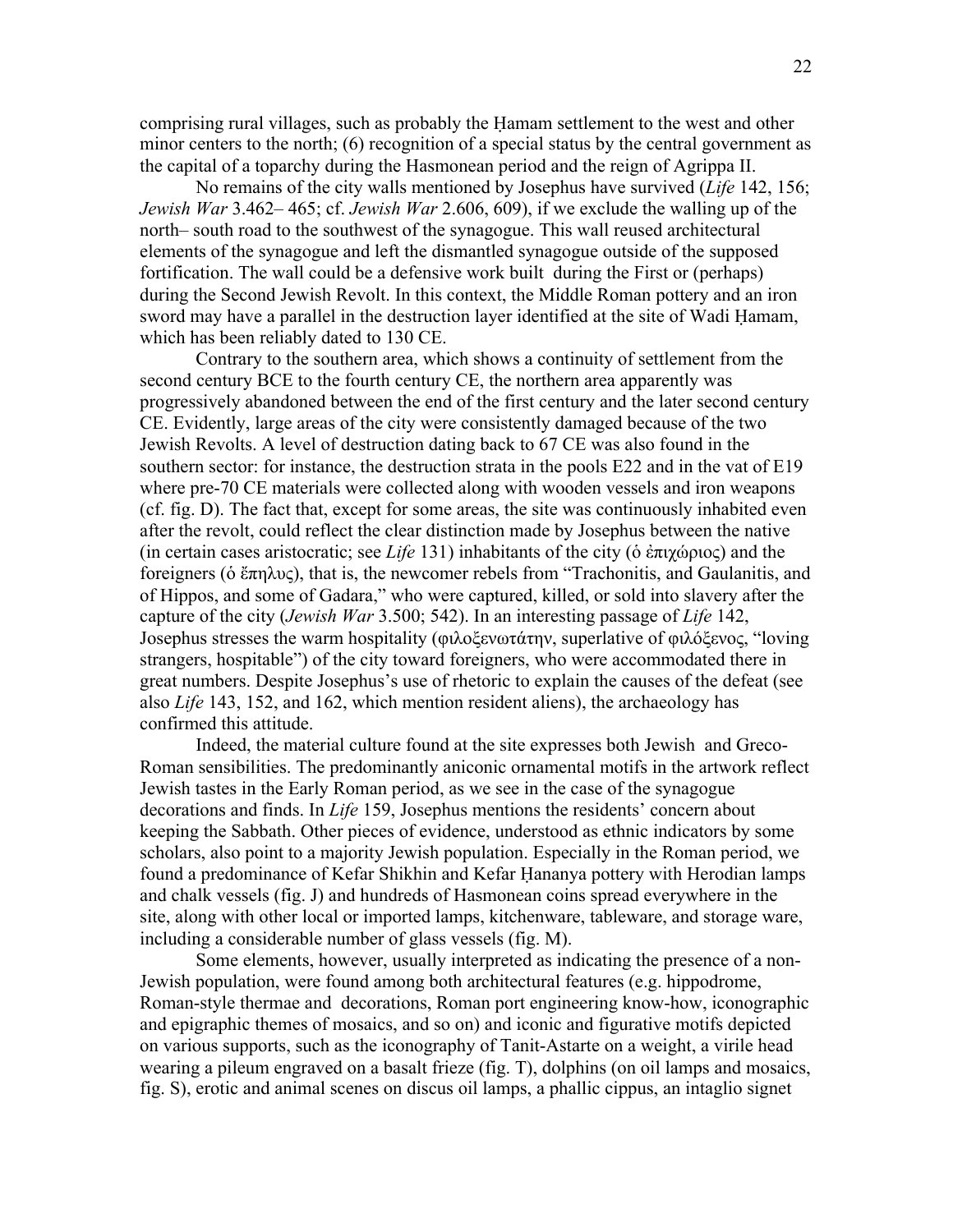ring depicting an eagle standing on a thunderbolt (fig. O), a glass pendant impressed with the image of a lion with a raised tail, bronze zoomorphic feet, and other things. Several so-called Galilean Coarse Ware (GCW) pithoi— usually identified as local pagan artifacts— were found in the Hellenistic strata.

 Three Greek inscriptions (on a mosaic, on the lead weight, and on an imported amphora) and one Latin (a seal impression on a Syrian mortarium) were found.

This evidence is associated with a number of mainly imported luxury goods (marble, fine ware vessels, glass, bronze keys, bone or bronze hairpins and sewing needles, bronze specilla, cosmetic spoons, and so on), which reflect a high standard of living as a consequence of a generally healthy urban and diversified economy. The archaeological and literary evidence draws a picture of a city inhabited by a strongly hellenized and romanized Jewish population. The economic indicators, such as the currency and imported goods, appear to result from long-range commercial relationships with the Phoenician and Syrian cities to the north and with the district of the Decapolis to the east. Certainly the commercial enterprise took advantage of the town's strategic location at the intersection of the region's main routes, and from the harbor's ability to manage a high volume of incoming and outgoing traffic. Josephus lists a fleet of 230 boats (*Jewish War* 2.635; cf. *Life* 155– 166) prior to and during the naval battle (*Jewish War* 3.522– 531), including some relatively small boats (σκάφη μικρά) used for piracy (λῃστρικά; J.W. 3.523). This type of "piratical" (λῃστρική) boat may roughly correspond to the class of *myoparo* to which the boat at Ygal Allon Center in Ginosar is ascribed.

#### **Chapter 18: "Gush Halav (Gischala)," James F. Strange**

Gush Halav (גוש חלב) also known as Γίσχαλα (Gishchala) (modern "Jish" or "Gish") is north of Mt Meiron, a Jewish town well-known to Josephus and important in the  $1<sup>st</sup>$ century CE.

Jerome mentions that "Paul who was formerly Saul, outside the number of the twelve apostles, was of the tribe of Benjamin and the town of Giscalis (Lat. *Giscalis*) in Judea. When this was captured by the Romans he migrated with his parents to Tarsus in Cilicia" (*On Illustrious Men* 5). He repeats that Paul's parents are from Gyscalis in his *Commentary on Philemon* (*PL* 20.617).

*Conclusion:* Gush Ḥalav expanded in the Early Roman period with the growth of Galilean Jewish populations under Herod the Great. The fortunes of the town were connected with oil production, according to the ancient literary citations; that is, Gush Ḥalav was known as an agricultural town or large village. It had economic ties to Tyre and Antioch, in view of the number of coins from these mints found in excavations. We read nothing of Gush Ḥalav under Herod or under his son Antipas, but surely it was a thriving Jewish town. During the First Revolt against Rome, Gush Ḥalav, under its Greek name Gischala, played an active role in the resistance against Titus with John of Gischala and received a moat and earthwork defenses. The height of expansion of the village occurred after the period of our purview and resulted in synagogue building in the lower